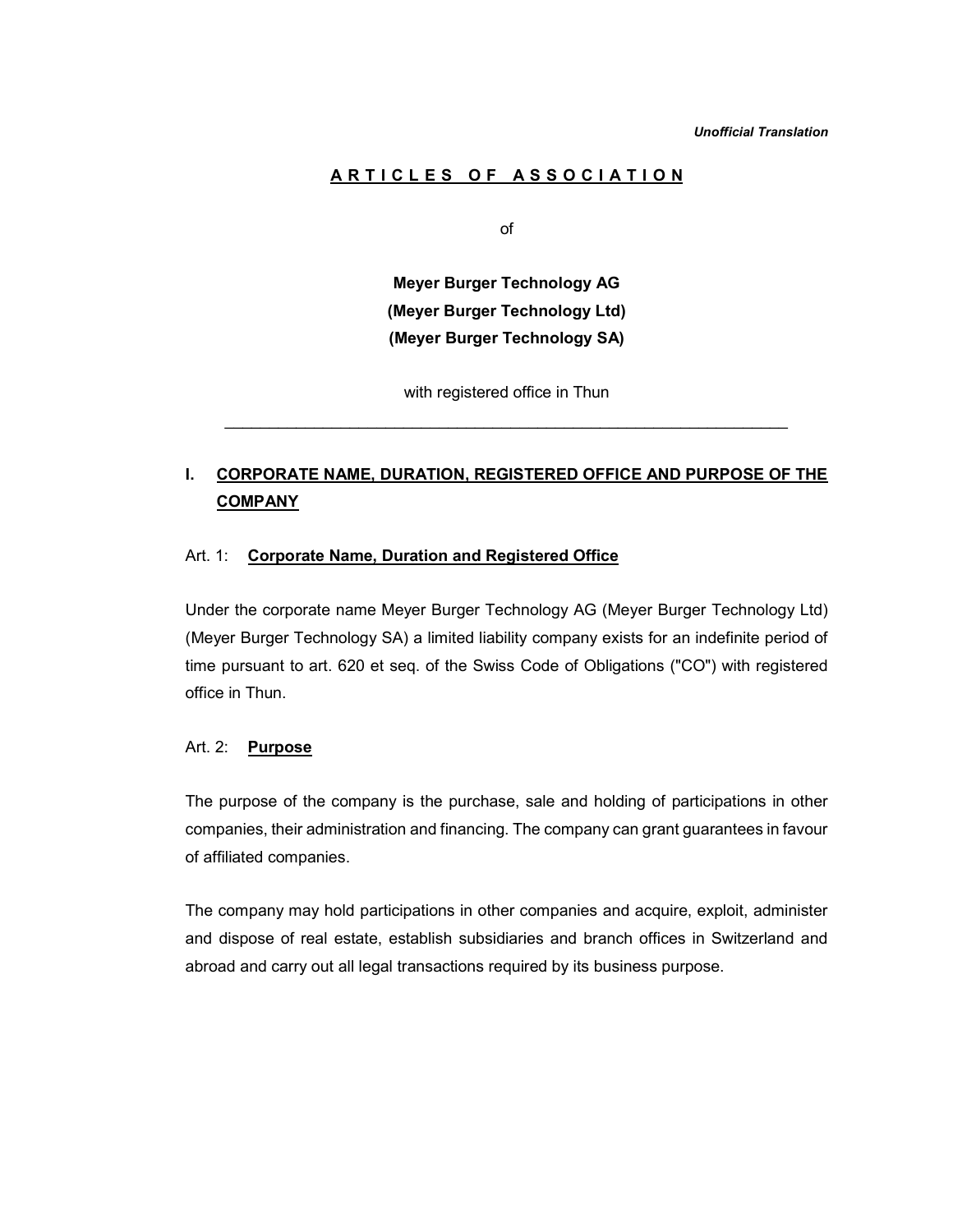### II. SHARE CAPITAL, SHAREHOLDERS, SHARES, TRANSFER OF SHARES

#### Art. 3: Share Capital

The share capital of the company is CHF 133'524'550.55 and is divided into 2'670'491'011 registered shares with a nominal value of CHF 0.05 each. All shares are fully paid-in.

#### Art. 3b: **Conditional Capital**

The share capital of the company, with exclusion of pre-emptive rights of shareholders, shall be increased by a maximum aggregate amount of CHF 6,287,870.00 through the issuance of a maximum of 125,757,400 registered shares, which shall be fully paid-in, with a nominal value of CHF 0.05 each, by the exercise of option rights which are granted to the employees and members of the Board of Directors of the company or of group companies based on a plan to be prepared by the Board of Directors. Upon acquisition, the new registered shares are subject to the registration restrictions set forth in Article 4 of the Articles of Association.

### Art. 3c: Conditional Capital

The share capital of the company, with exclusion of pre-emptive rights of shareholders, shall be increased by a maximum aggregate amount of CHF 12'575'756 through the issuance of a maximum of 251'515'120 registered shares, which shall be fully paid-in, with a nominal value of CHF 0.05 each, by the exercise of conversion and/or option rights which are granted or were granted in connection with convertible bonds, option bonds or other financial market instruments (including the existing convertible bonds) of the company or group companies.

The subscription rights of the shareholders shall be excluded in connection with the issuance of convertible bonds, bonds with option rights or other financial market instruments, which carry conversion and/or option rights. The then current owners of conversion and/or option rights shall be entitled to subscribe for the new shares.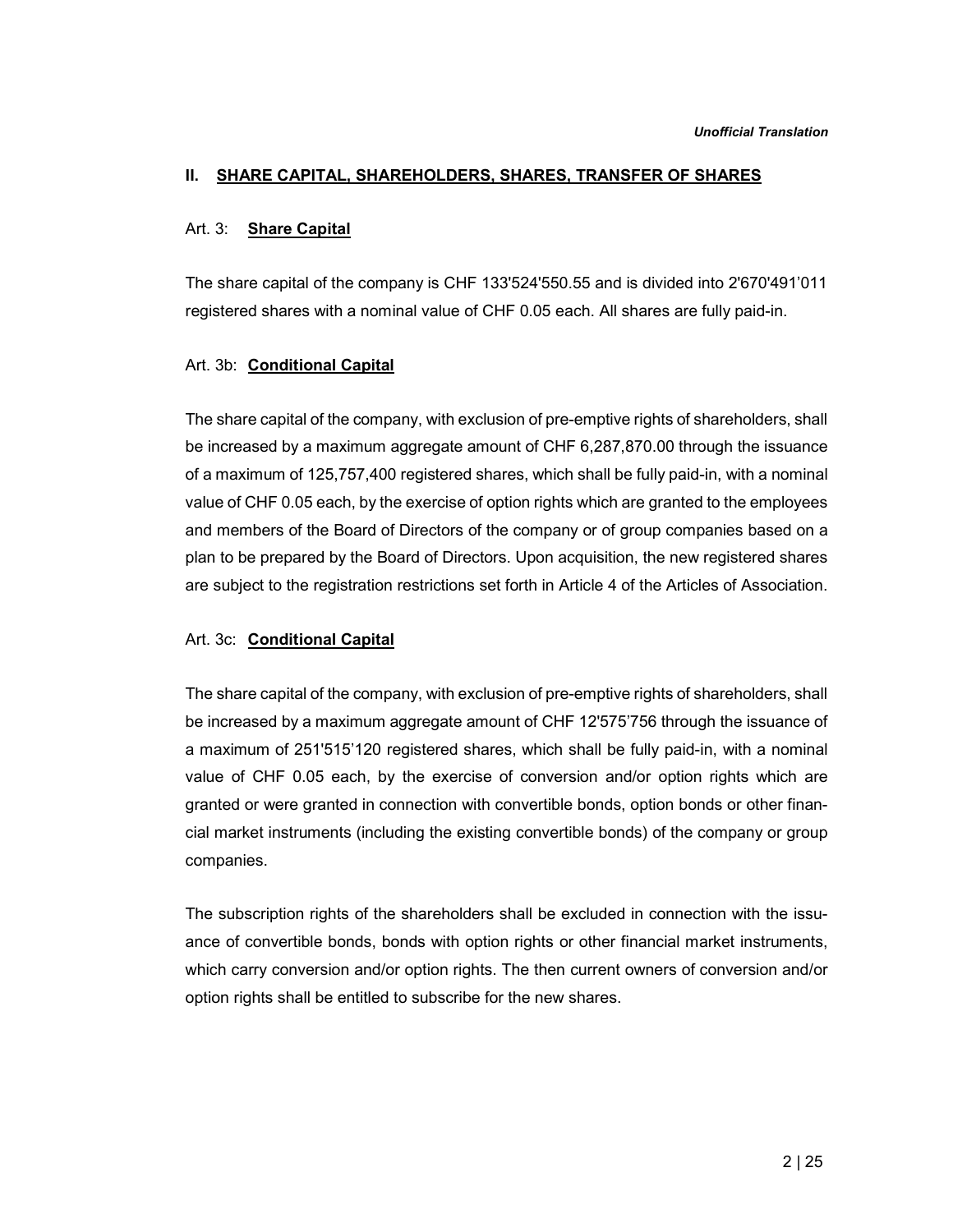The acquisition of shares through the exercise of conversion and/or option rights and each subsequent transfer of the shares shall be subject, upon acquisition, to the limitations for registration in the share register in accordance with art. 4 of the Articles of Association.

When convertible bonds, option bonds or other suchlike financial market instruments are issued, the board of directors is entitled to restrict or exclude the advance subscription rights of existing shareholders, provided that (1) the financing instruments with conversion or option rights are issued in connection with the financing or refinancing of the acquisition of enterprises, divisions thereof or participations or of newly-planned investments, or (2) an issue by firm underwriting through a bank or a banking syndicate followed by a public offer, thereby excluding the advance subscription rights, seems to be the best way of issue at that point in time, in particular with respect to the terms and conditions of the issue or the timeline of the transaction.

If advance subscription rights are denied by decision of the board of directors, the following shall apply: (1) conversion rights may be exercisable only for up to 10 years, option rights only for up to 7 years from the date of the respective issuance and (2) the respective financial market instruments must be issued at the relevant market conditions.

### Art. 3d: Authorised Capital

The Board of Directors is authorised, at any time until 4 May 2023, to increase the share capital by a maximum aggregate amount of CHF 4'808'765.75 through the issuance of a maximum of 96'175'315 fully paid-in registered shares with a nominal value of CHF 0.05 each.

The Board of Directors is entitled to restrict or exclude the subscription rights of the shareholders and allocate them to third parties, if the new shares are to be used (1) for the acquisition of enterprises, parts of enterprises, participations or new investment plans or in case of a placement of shares for the financing or re-financing of such transactions, (2) for the purpose of the participation of strategic partners or (3) for the rapid and flexible creation of equity capital through a placement of shares, which would only be possible with difficulties with subscription rights.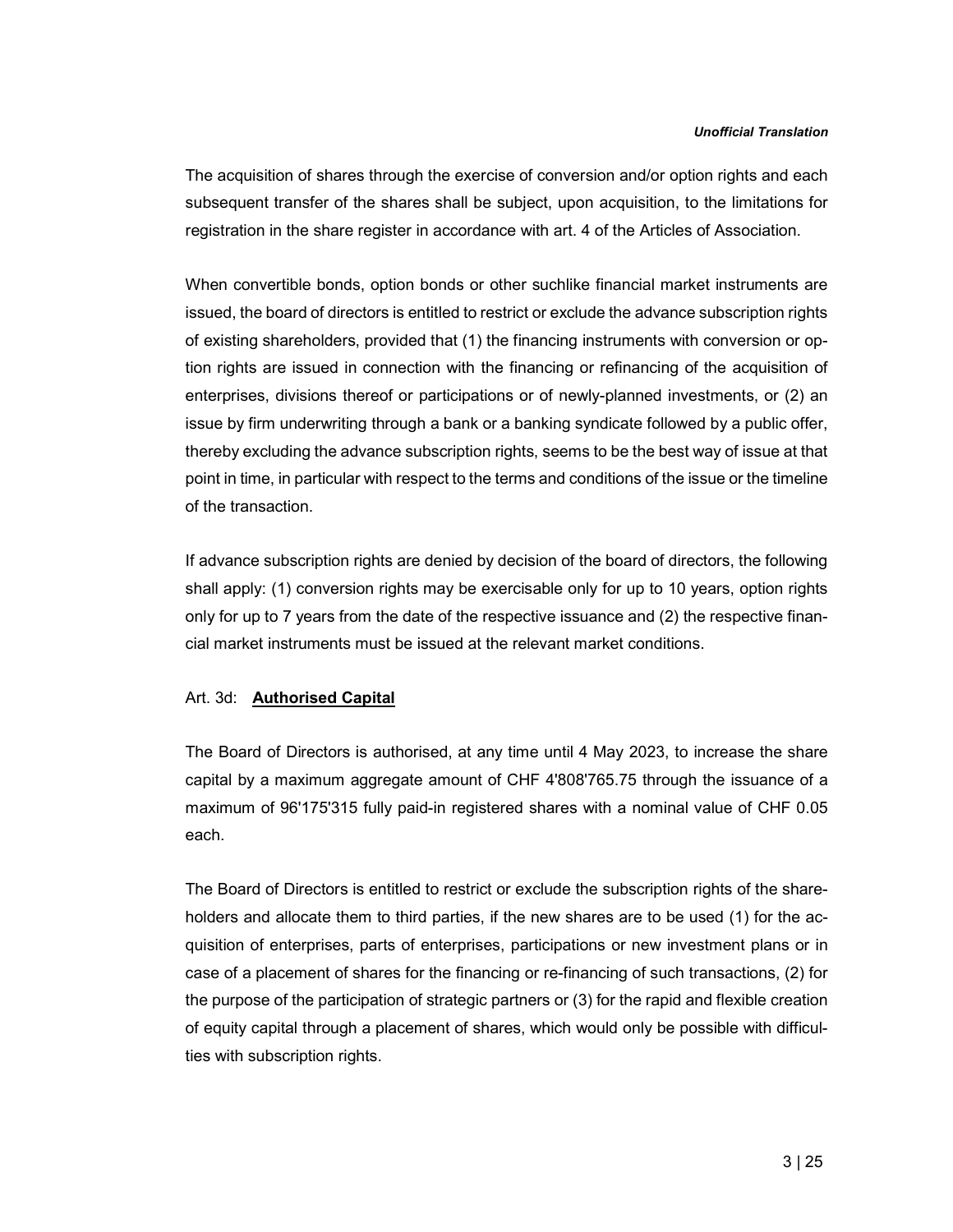The capital increase may occur by means of underwriting and/or partial increases. The Board of Directors is entitled to set the issue price of the shares, the type of contribution and the date of entitlement to dividends. Upon acquisition, the new registered shares are subject to limitations for registration in the share register in accordance with Article 4 of the Articles of Association.

### Art. 4: Shareholder

The company shall recognize only one owner for each share. The company shall keep a share register for the issued shares in which the owners, usufructuaries and nominees of the registered shares are entered with the name, domicile, address and nationality.

The entry in the share register requires proof of transfer of the share or the creation of usufruct in the correct form and in accordance with the Articles of Association.

Acquirers of registered shares are entered into the share register upon request as shareholders with voting rights providing that they expressly declare that they have acquired these registered shares on their own behalf and for their own account.

The board of directors may enter nominees with up to a maximum of 3% of the registered share capital recorded in the commercial register with voting rights in the share register. Nominees within the meaning of this provision are persons who do not explicitly declare in the request for registration to hold the shares for their own account and with whom the board of directors has entered into a corresponding agreement.

Beyond this limit, the board of directors can enter registered shares of nominees with voting rights in the share register, if the nominee in question states the name, address and shareholdings of those persons for whose account it holds 0.5% or more of the registered share capital as recorded in the commercial register.

Legal entities or partnerships or other associations or joint ownership arrangements which are linked through capital ownership or voting rights, through common management or in another manner, as well as natural persons, legal entities or partnerships who act in concert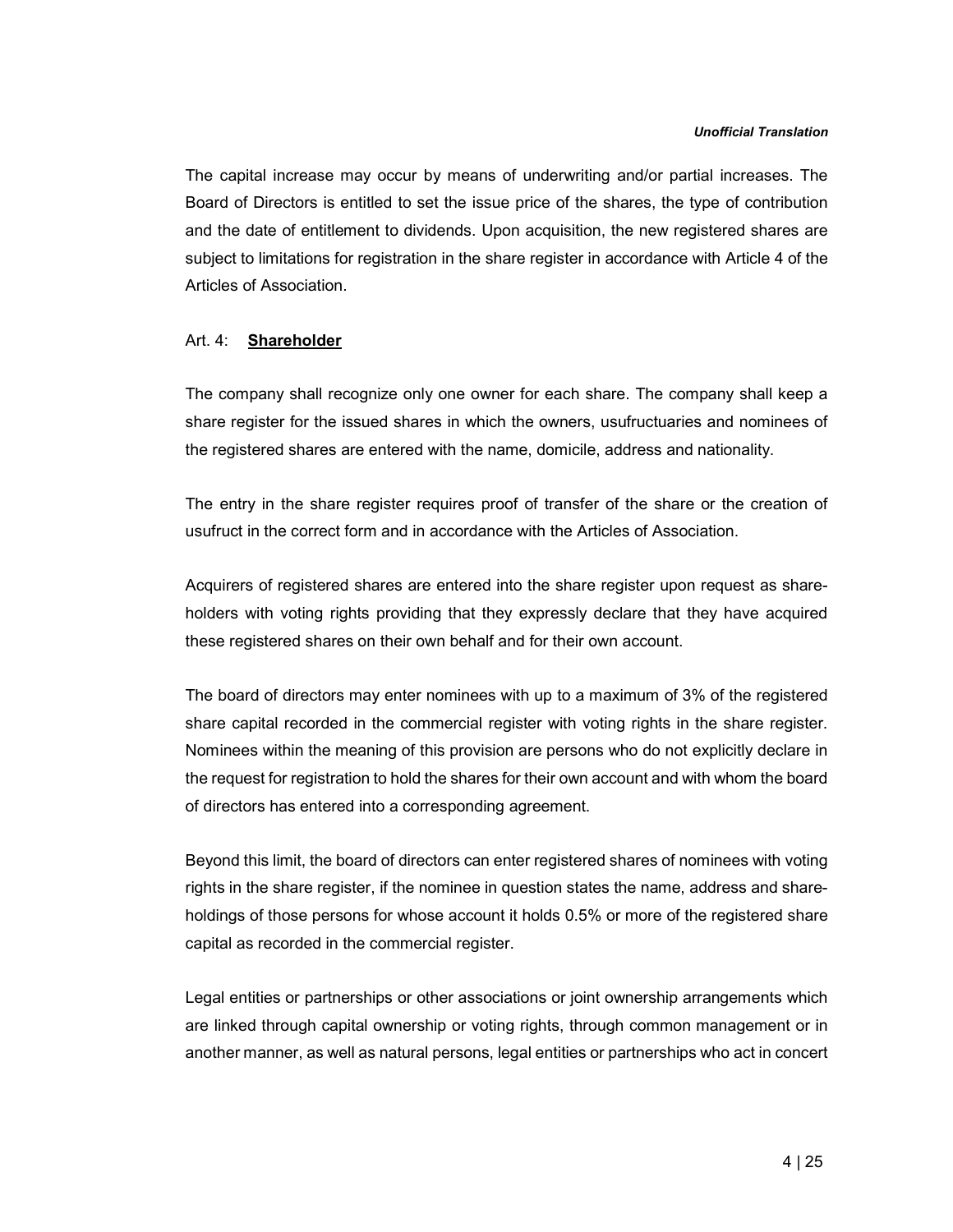in order to circumvent the shareholding thresholds or the restrictions on nominee registration (especially as a syndicate) are considered as one shareholder or one nominee in the meaning of para. 2 and 4 of this article.

The entry restriction set forth in this article also applies to shares that were subscribed or acquired through the exercising of subscription rights, option rights or conversion rights.

After hearing the registered shareholder or nominee, the board of directors may cancel entries in the share register with retroactive effect as of the date of the entry, if the registration was effected based on false information. The party affected must be informed of the cancellation immediately.

The board of directors determines the details and makes the arrangements necessary for the compliance with the preceding regulations. In particular cases the board of directors may allow exemptions from the shareholding thresholds or the regulation regarding nominees.

If a registered shareholder changes his/her address, he/she shall notify the company of the new address. Until the company has received a respective notice, all notifications to the shareholder shall be deemed validly delivered when delivered to the address provided for in the share register.

During the period beginning 10 days prior to a shareholders' meeting up to and including the day following the shareholders' meeting, no registrations will be entered in the share register.

Only a person registered in the share register is deemed to be shareholder vis-à-vis the company.

### Art. 5: Shares and Transfer of Shares

The shares of the company are (subject to para. 2) issued as uncertificated securities and as intermediated securities.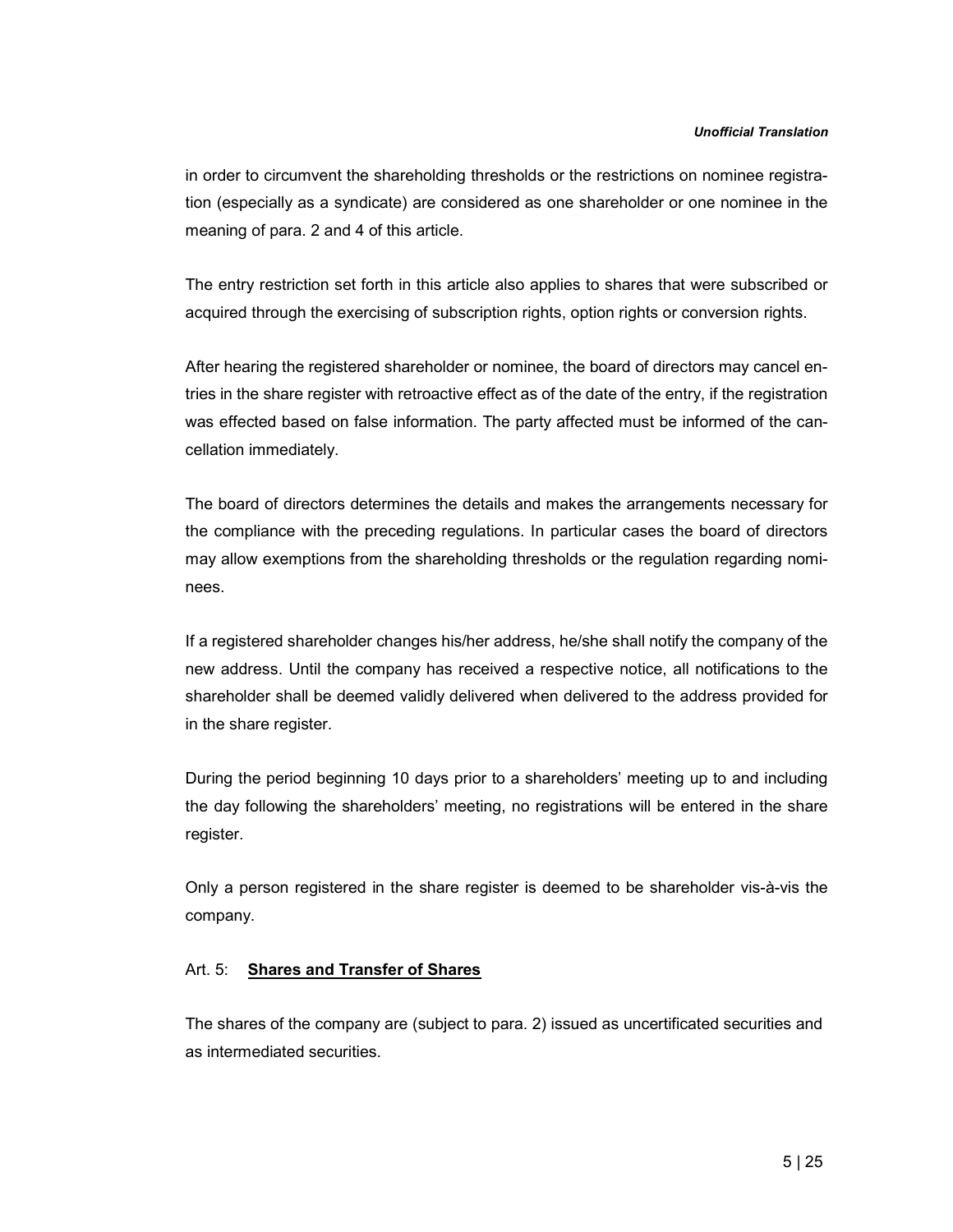The shareholder may at any time and without charge request from the company the issuance of a written confirmation for his/her shares. The shareholder, however, is not entitled to demand the printing and delivery of securities. The company may, at its own discretion, convert uncertificated securities into securities (individual share certificates or global certificates whether or not deposited with an intermediary) and withdraw shares issued as intermediated securities from the custodian system.

Transfers of intermediated securities are effected exclusively according to the Federal Law on Intermediated Securities. To the extent permitted by law, transfers by assignment are excluded.

The shareholders' meeting may pass a resolution to convert registered shares into bearer shares and vice versa.

# III. GOVERNING BODIES OF THE COMPANY

# Art. 6: General

The governing bodies of the company are:

- A. The shareholders' meeting
- B. The board of directors
- C. The auditors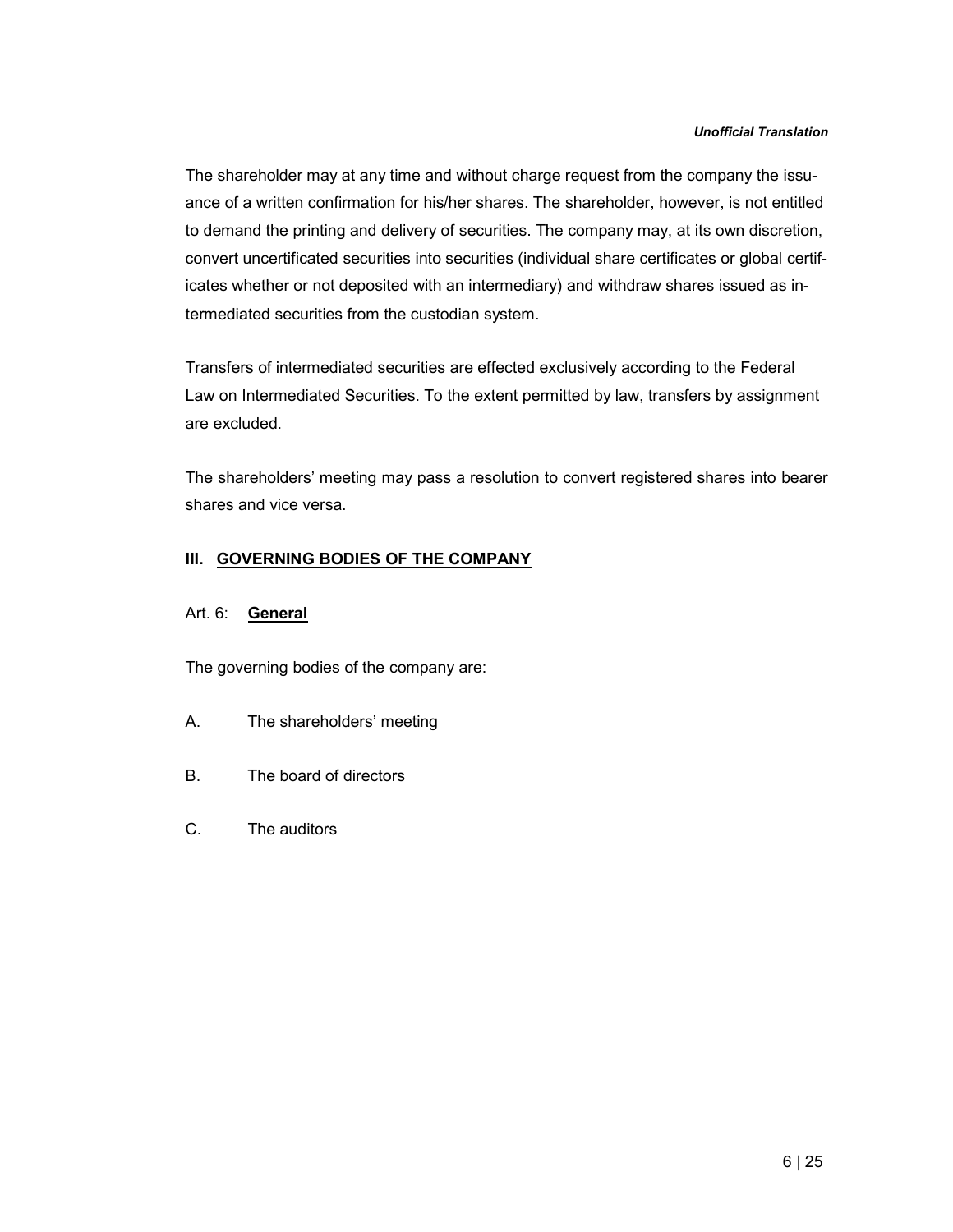# A. THE SHAREHOLDERS' MEETING

### Art. 7: Powers

The shareholders' meeting has the following powers:

- a) To adopt and amend the Articles of Association;
- b) To appoint and recall the chairman and the members of the board of directors, the members of the nomination and remuneration committee, the auditors and the independent proxy holder;
- c) To approve the management report and, to the extent legally required, the consolidated financial statements;
- d) To approve the annual financial statements and, after acceptance of the auditors' report, to decide on the use of the balance sheet profit;
- e) To approve the remuneration of the board of directors and the management;
- f) To release the members of the board of directors and of the management;
- g) To decide on all matters which are in its competence by law or pursuant to the Articles of Association, or which have been presented to it by the board of directors.

### Art. 8: Ordinary and Extraordinary Shareholders' Meetings

The ordinary shareholders' meeting shall be held annually within six months after the closing of the business year. Extraordinary shareholders' meetings shall be convened as needed.

The shareholders' meetings shall be convened by resolution of the shareholders' meeting or the board of directors, at the request of the auditors, or at the request of one or more shareholders together representing at least 10% of the share capital with voting rights by submitting a written request to the board of directors specifying the matters on the agenda and the proposals.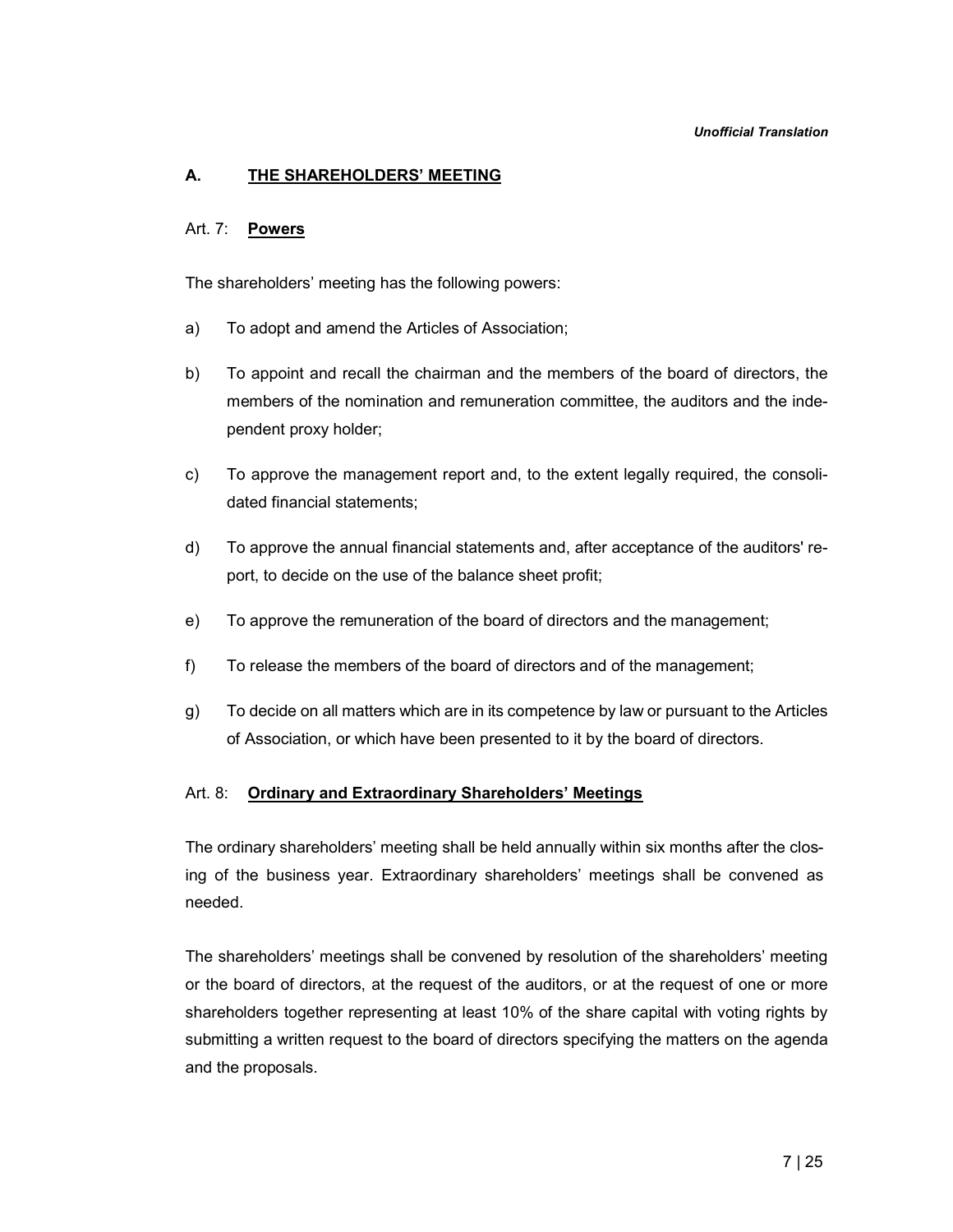# Art. 9: Calling of Shareholders' Meetings

Notice regarding the ordinary shareholders' meeting shall be given by the board of directors, or if necessary by the auditors, at least twenty days before the day of the meeting in the means of publication applicable for the company.

The notice shall contain the following information:

- a) Place and time of the meeting;
- b) Matters put on the agenda by the board of directors and proposals relating to these matters;
- c) Matters requested to be put on the agenda by shareholders to the extent permitted by law or the Articles of Association and proposals relating to such matters;
- d) Type of proof requested in connection with the possession of shares;
- e) The statement that the annual report, the remuneration report and the auditors' report are kept at the registered office of the company for inspection by the shareholders.

Paragraph 2 above, with exception of lit e, shall also apply to the calling of extraordinary shareholders' meetings.

### Art. 10: Requests to Have Matters Put on the Agenda

Shareholders representing at least 3% of the voting share capital or shares with a total par value of CHF 1,000,000 may request that an item be placed on the agenda for the attention of the General Meeting of Shareholders, whereby the item must be requested in writing to the Board of Directors 35 days prior to the General Meeting of Shareholders, stating the item to be discussed and the proposals.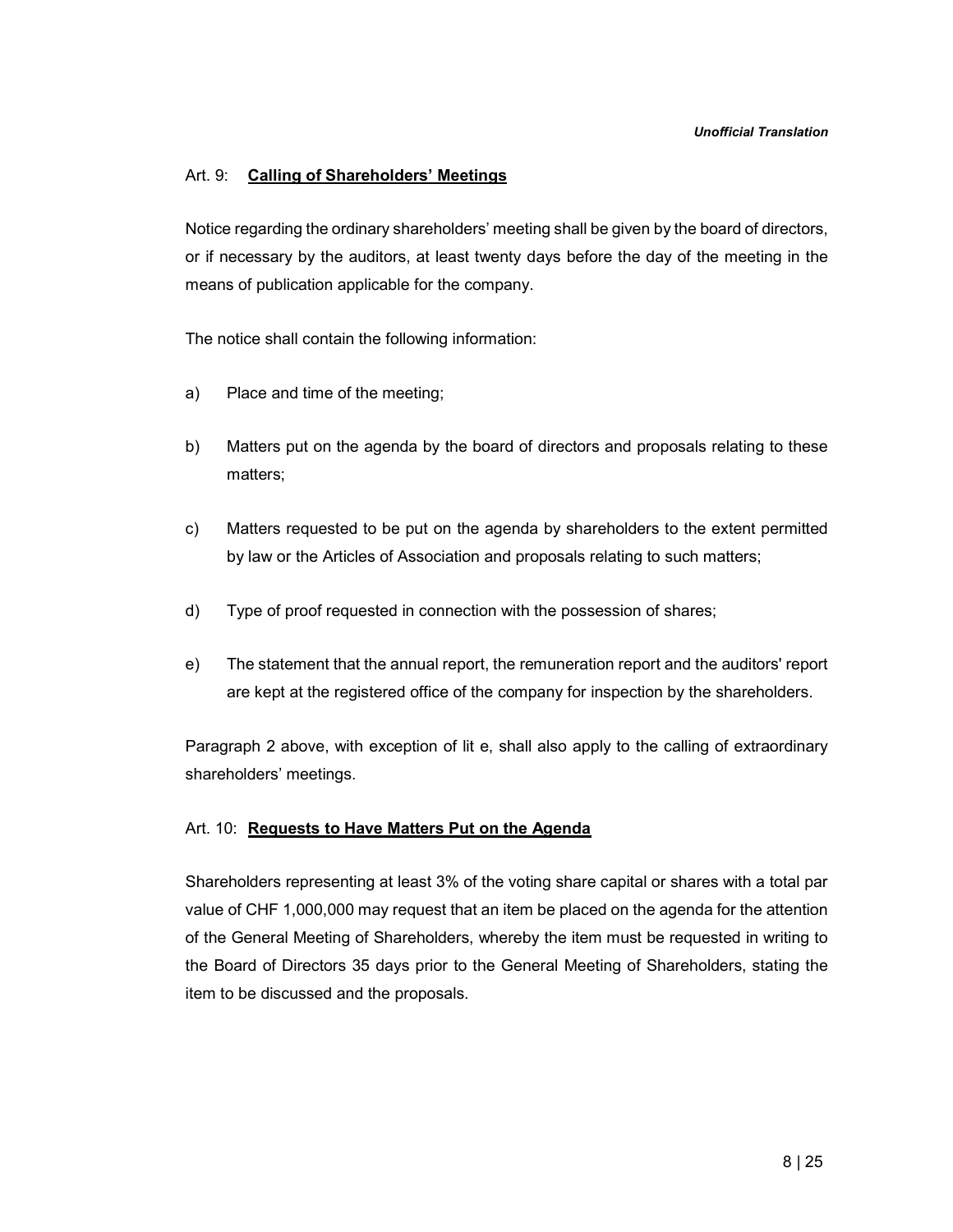Proposals regarding matters not duly announced may be discussed upon resolution of the shareholders' meeting. A resolution, however, may only be passed at the next shareholders' meeting with the exception of proposals to convene an extraordinary shareholders' meeting or to have a special audit performed.

Within the scope of the matters on the agenda, proposals can be made without prior notice.

The Company shall publish its annual report no later than 45 days before the General Meeting.

# Art. 11: Meeting of all Shareholders

The owners or representatives of all shares may, if no objection is raised, hold a shareholders' meeting without complying with the rules regarding notice. A meeting convened in this manner may pass valid resolutions on all matters within the power of the shareholders' meeting provided the owners or representatives of all the shares are present.

### Art. 12: Membership Rights, Voting Rights, Representation

Each share is entitled to one vote. Membership rights can be exercised by anyone who is registered in the share register as a shareholder 10 days prior to the shareholders' meeting and who has not sold his/her shares until the closing of the shareholders' meeting. The board of directors shall take the measures necessary to determine the voting rights.

Subject to art. 4 of the Articles of Association, each share is entitled to one vote in the shareholders' meeting. Persons who have in one way or another participated in the management of the company have no right to vote with regard to resolutions concerning the release of the board of directors.

A shareholder may, by written proxy, be represented at the shareholders' meeting by a person who need not be a shareholder. All shares held directly or indirectly by a shareholder can only be represented by one person. The board of directors shall decide on the validity of the proxy.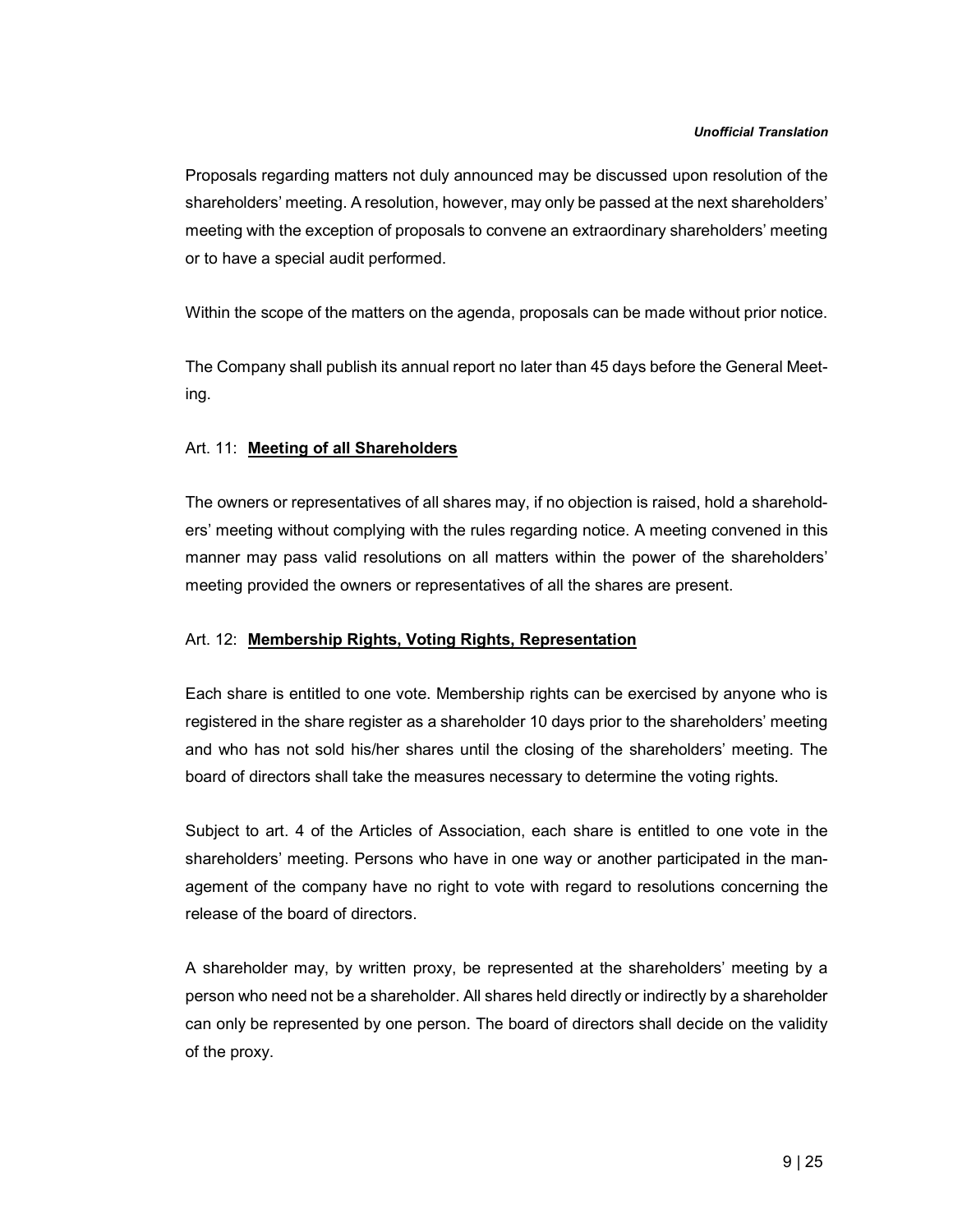#### Art. 13: Independent Proxy Holder

The shareholders' meeting elects an independent proxy holder. Natural persons, legal entities and partnerships are eligible for election. The term of office expires with conclusion of the next ordinary shareholders' meeting. Re-election is permitted.

The shareholders' meeting may recall the independent proxy holder to the end of the shareholders' meeting. In case the company does not have an independent proxy holder, such independent proxy holder is elected by the board of directors for the next shareholders' meeting.

The independent proxy holder must exercise the transferred voting rights as instructed. He refrains from voting, if he has not received any explicit or implied instructions.

The board of directors determines the requirements for the proxies and instructions. It may define the details in company regulations and may also determine therein, in particular, under which preconditions instructions are validly issued to the independent proxy holder. Additionally it may waive the requirement of a qualified electronic signature for the electronic proxies.

The board of directors ensures that the shareholders have the possibility to issue to the independent proxy holder instructions (i) for every motion in the convocation, and general instructions (ii) for new motions within the scope of the matters under discussion (including those in connection with rejected remuneration according to art. 17 para. 3 of the Articles of Association) as well as (iii) for motions on items for which no notice has been given (motion to convene an extraordinary shareholders' meeting or to instigate a special audit).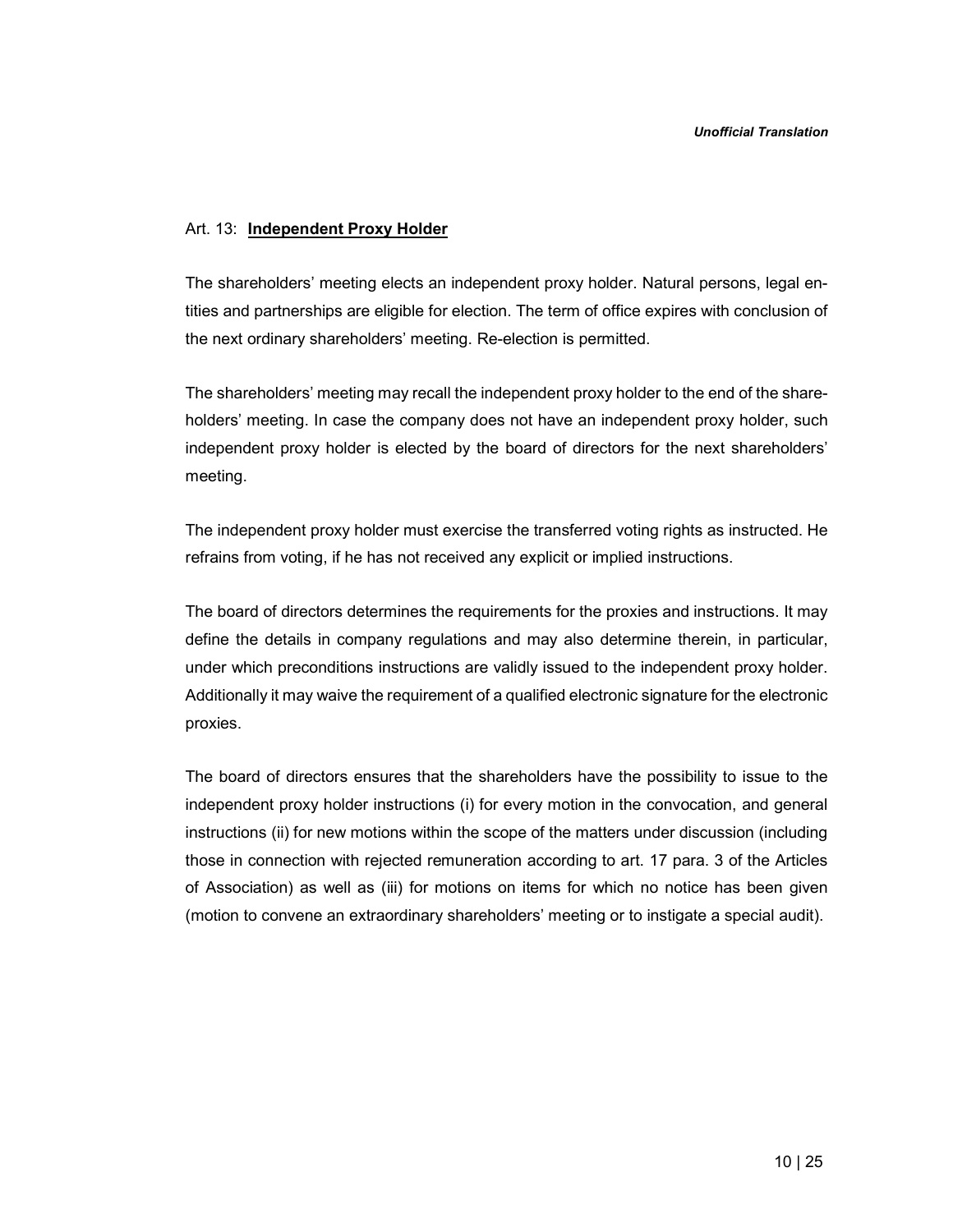## Art. 14: The Shareholders' Meeting

The shareholders' meeting is chaired by the chairman of the board of directors and, if the chairman is unable, by a vice chairman or by another member of the board of directors. If all of them are unable to chair the meeting, the shareholders' meeting shall appoint a chairman.

The chairman appoints the required scrutineers and a secretary who need not be shareholders or shareholders' representatives.

The chairman takes all actions necessary to direct the discussions.

### Art. 15: Minutes

Minutes of the discussion shall be prepared and signed by the chairman and the secretary. The minutes shall record:

- a) The number, type, nominal value and class of shares represented by the shareholders and the independent proxy holder;
- b) Resolutions and elections;
- c) Requests for information and answers given thereto;
- d) Shareholders' statements requested to be recorded in the minutes.

# Art. 16: Resolutions

Resolutions are passed and elections are carried out by the shareholders' meeting with the absolute majority of the votes validly cast. This is subject to art. 704 para. 1 and 2 CO or divergent provisions in these Articles of Association.

Voting and elections shall take place openly unless the chairman orders otherwise or one or more shareholders, together representing at least 5% of the represented shares, request a secret vote.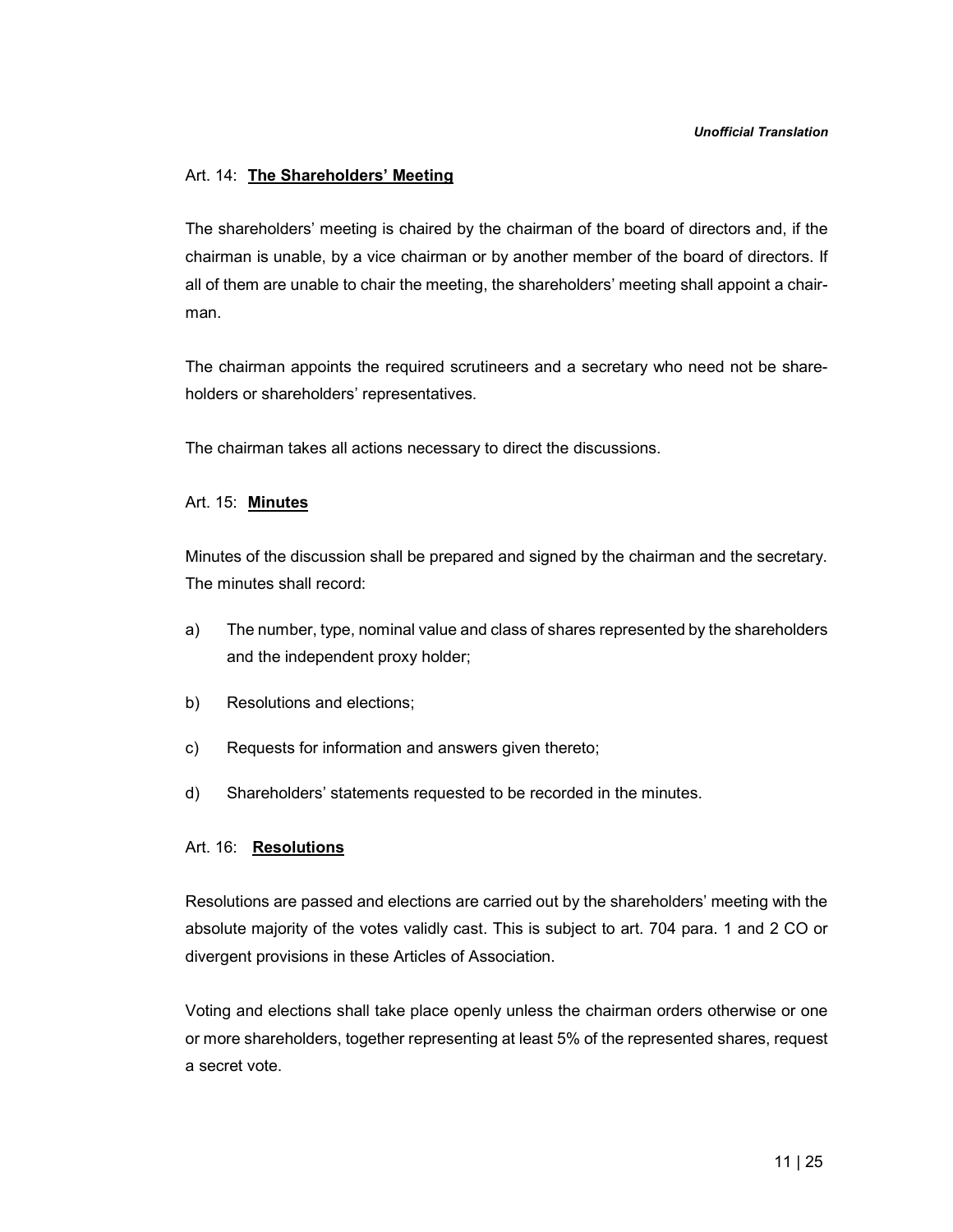# Art. 17: Approval of the Remuneration of the Board of Directors and of the Management

The shareholders' meeting separately approves on a yearly basis, in general at the ordinary shareholders' meeting, the aggregate amount of the remuneration (a) of the members of the board of directors for the term until the next ordinary shareholders' meeting and (b) of the management for the business year following the shareholders' meeting. The vote of the shareholders' meeting has a binding effect.

The board of directors can submit motions to the shareholders' meeting in connection with the maximum total amounts or individual remuneration elements for other time periods and it can submit additional motions for approval. The board of directors submits to the shareholders' meeting on an annual basis the remuneration report for the past business year for a consultative (not binding) vote.

If the shareholders' meeting refuses the approval of the maximum aggregate amount for the management and/or for the board of directors, the board of directors may make adapted motions at the same shareholders' meeting or may submit these adapted motions at a subsequent ordinary or extraordinary shareholders' meeting for approval, whereat the adapted motions may be composed of a maximum total amount or several maximum partial amounts, taking into account all relevant factors.

# B. THE BOARD OF DIRECTORS

# Art. 18: Eligibility and Term of Office

The board of directors shall consist of one or more, but limited to a maximum of nine, members.

The shareholders' meeting annually elects:

a) The members of the board of directors as well as the chairman of the board of directors;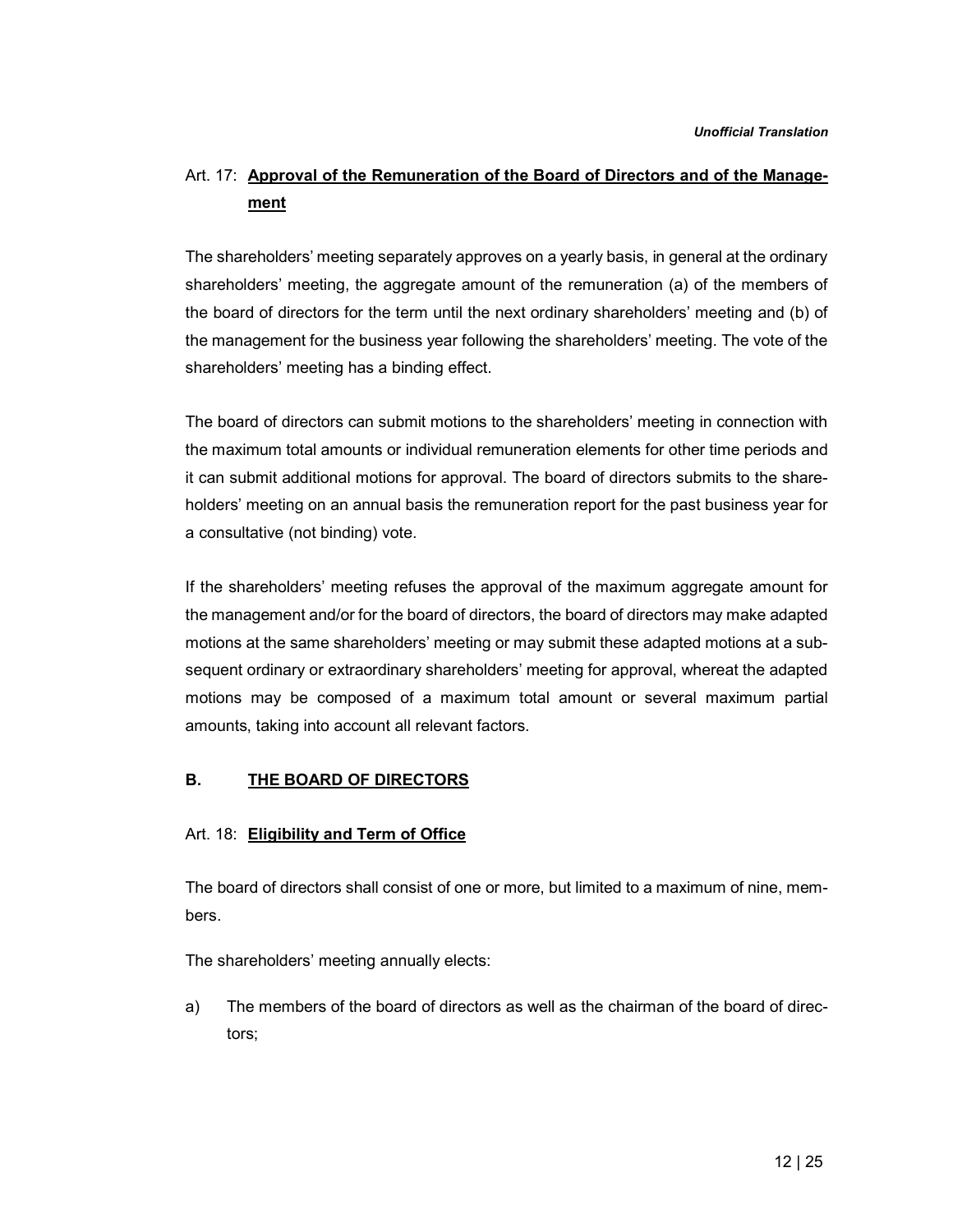b) The members of the nomination and remuneration committee, who must be members of the board of directors.

The persons are elected individually for a term of office lasting until and including the next ordinary shareholders' meeting. Re-election is permitted. The term of office of a member of the board of directors will, however, end irrevocably on the date of the ordinary shareholders' meeting following the  $70<sup>th</sup>$  birthday of the particular member of the board of directors.

### Art. 19: Organisation

The board of directors shall constitute itself, subject to mandatory competences of the shareholders' meeting. It shall choose a vice chairman and a secretary. The secretary need not be a member of the board of directors.

The board of directors may delegate the preparation and the implementation of resolutions passed or the supervision of its business to committees or individual board members. The board of directors determines the chairman of the committees and must ensure that the members of the board of directors are informed adequately. The board of directors may allocate individual matters to the committees for final decision.

### Art. 20: Duties

The board of directors shall decide in all matters not reserved to the shareholders' meeting by law or the Articles of Association.

The board of directors and the committees may retain further persons and external consultants for the fulfilment of their tasks and may allow such persons to take part in their meetings.

### Art. 21: Management and Delegation

The members of the board of directors shall jointly manage the business of the company to the extent the management has not been validly delegated.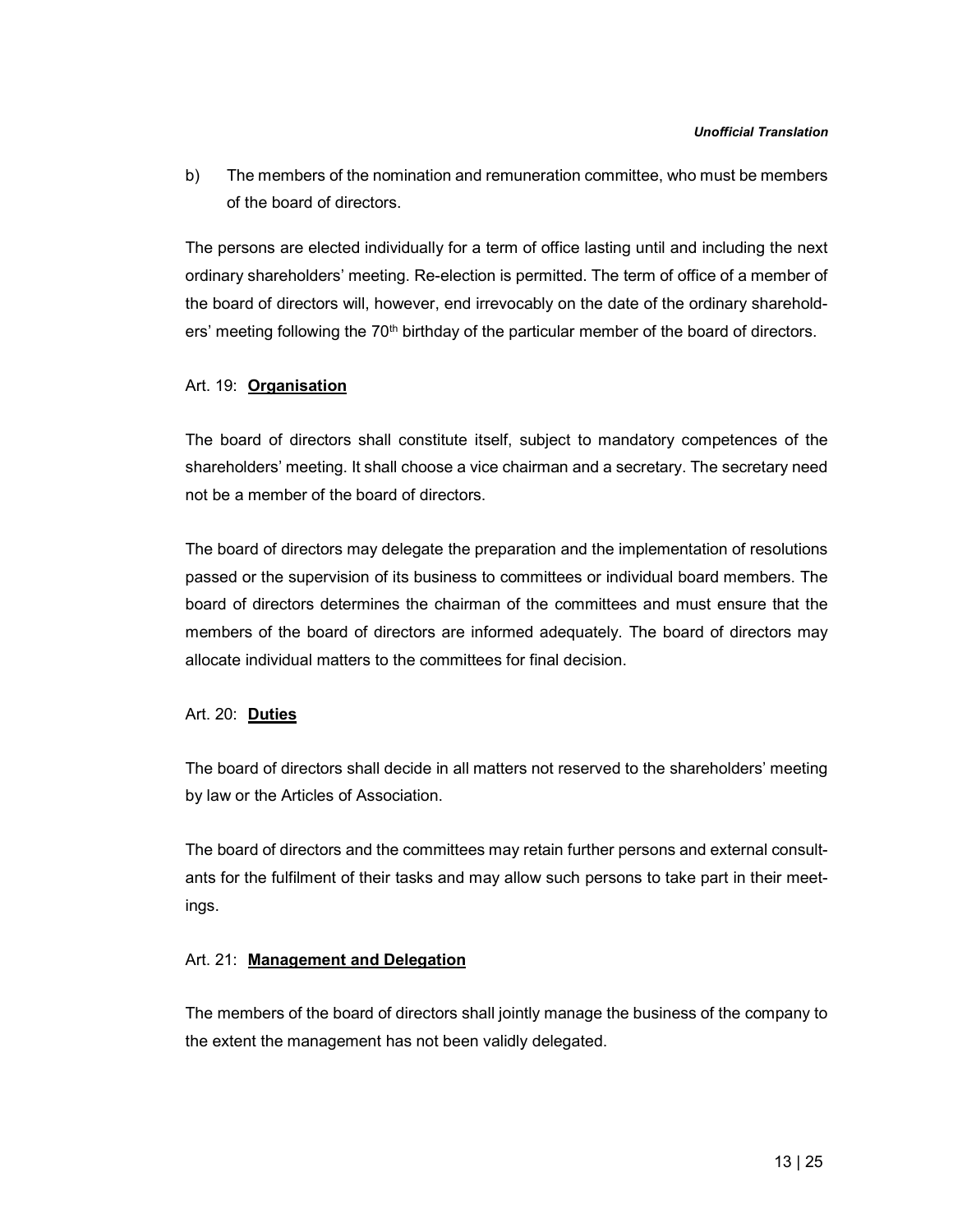The board of directors may, except as reserved under art. 716a CO, delegate the management in whole or in part, pursuant to organisational rules it shall adopt, to committees, individual members of the board of directors or to other natural persons.

The organisational rules shall define the management of the company, determine the positions necessary for such management, define their duties and determine the reporting requirements.

### Art. 22: Nomination and Remuneration Committee

The nomination and remuneration committee consists of at least two members of the board of directors. The term of office expires at the end of the following ordinary shareholders' meeting. Re-election is permitted.

When the nomination and remuneration committee is not complete, the board of directors may appoint the lacking members for the remaining term of office.

The committee supports the board of directors by the fulfilment of its tasks in the area of determining the compensation, determining the option and participation plans as well as the selection and succession planning with regard to the highest management level as well as in other matters allocated by the board of directors. The board of directors may allocate individual matters to the nomination and remuneration committee for final decision. The details are to be set-out by the board of directors in the organisational rules and/or further company regulations.

### Art. 23: **Authorised Representation**

The board of directors represents the company towards the outside. If not decided otherwise by the board of directors, all the members of the board of directors together have the right to represent the company. Within the limits of the law and the Articles of Association it can transfer such representation to one or more members of the board of directors (delegates) or to other natural persons (officers). At least one member of the board of directors has to have the right to represent the company.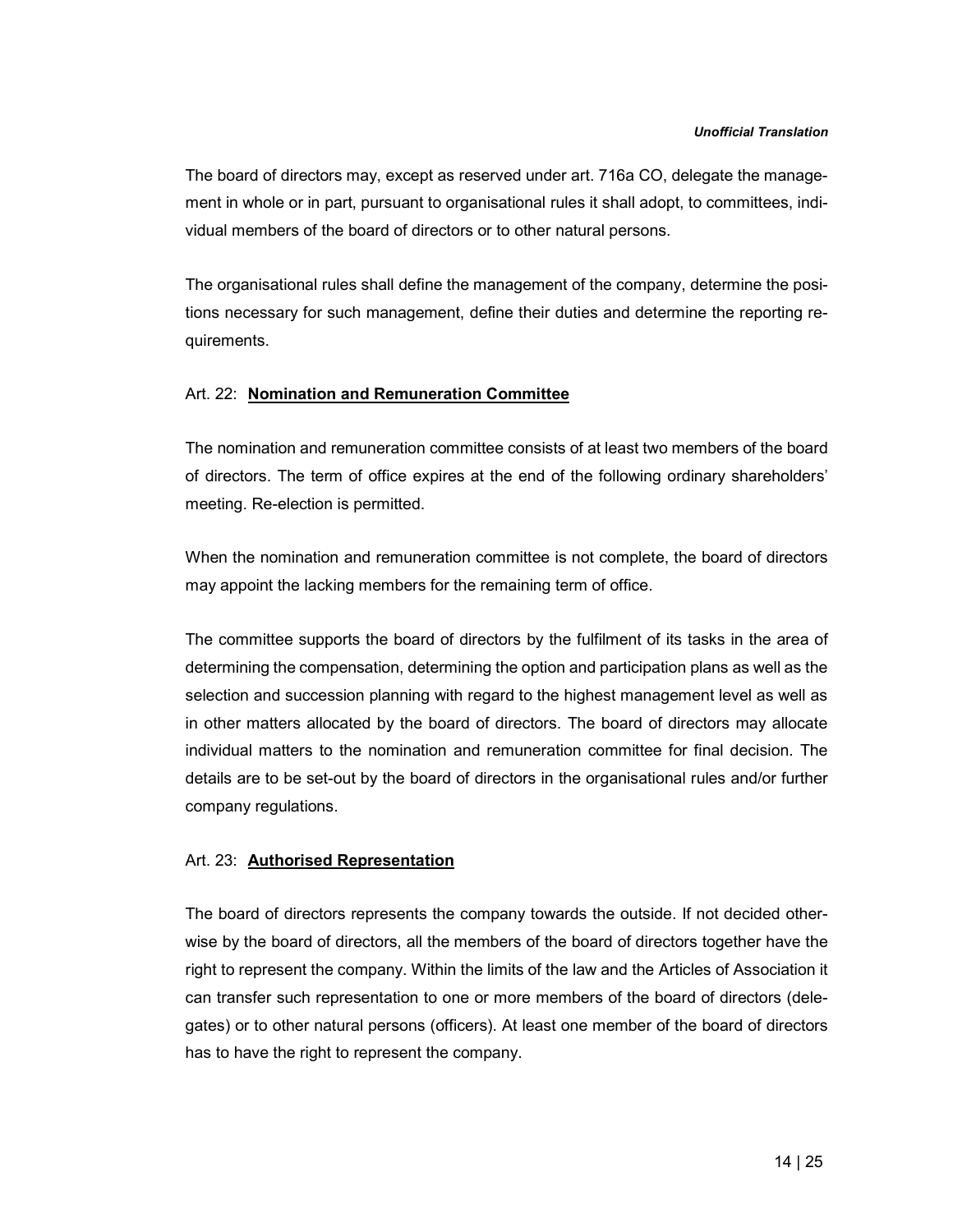### Art. 24: Calling of Meetings

Meetings of the board of directors shall be called by the chairman and, if the chairman is unable, by a vice chairman or the secretary as often as required by the business. A member of the board of directors can request the chairman to call a meeting immediately upon giving him/her the reasons therefore.

Notices regarding the meetings shall be sent a reasonable time in advance and shall indicate the matters on the agenda.

## Art. 25: Resolutions of the Board of Directors

Subject to art. 26, resolutions and elections of the board of directors shall be passed and carried out in board meetings by the majority of the votes cast. The chairman shall have the casting vote.

The board of directors can validly pass resolutions if a majority of its members is present at the meeting. This does not include resolutions in connection with capital increases, where no minimum presence requirement applies.

### Art. 26: Resolutions by Way of Circulation and Usage of Electronic Media

Resolutions can be passed and elections carried out without holding a meeting of the board of directors by obtaining the written consent of the members of the board of directors to a given proposal, provided no member requests oral deliberation. Resolutions adopted by way of circulation as a rule require unanimous approval. They may, however, also be taken with the majority of votes cast, provided that they were sent by registered letter or fax to the members of the board of directors who have not given their written consent. Resolutions by way of circulation, which were not passed by unanimous consent, need to be approved in the following meeting of the board of directors. The procedure for adopting resolutions by way of circulation shall be the responsibility of the chairman.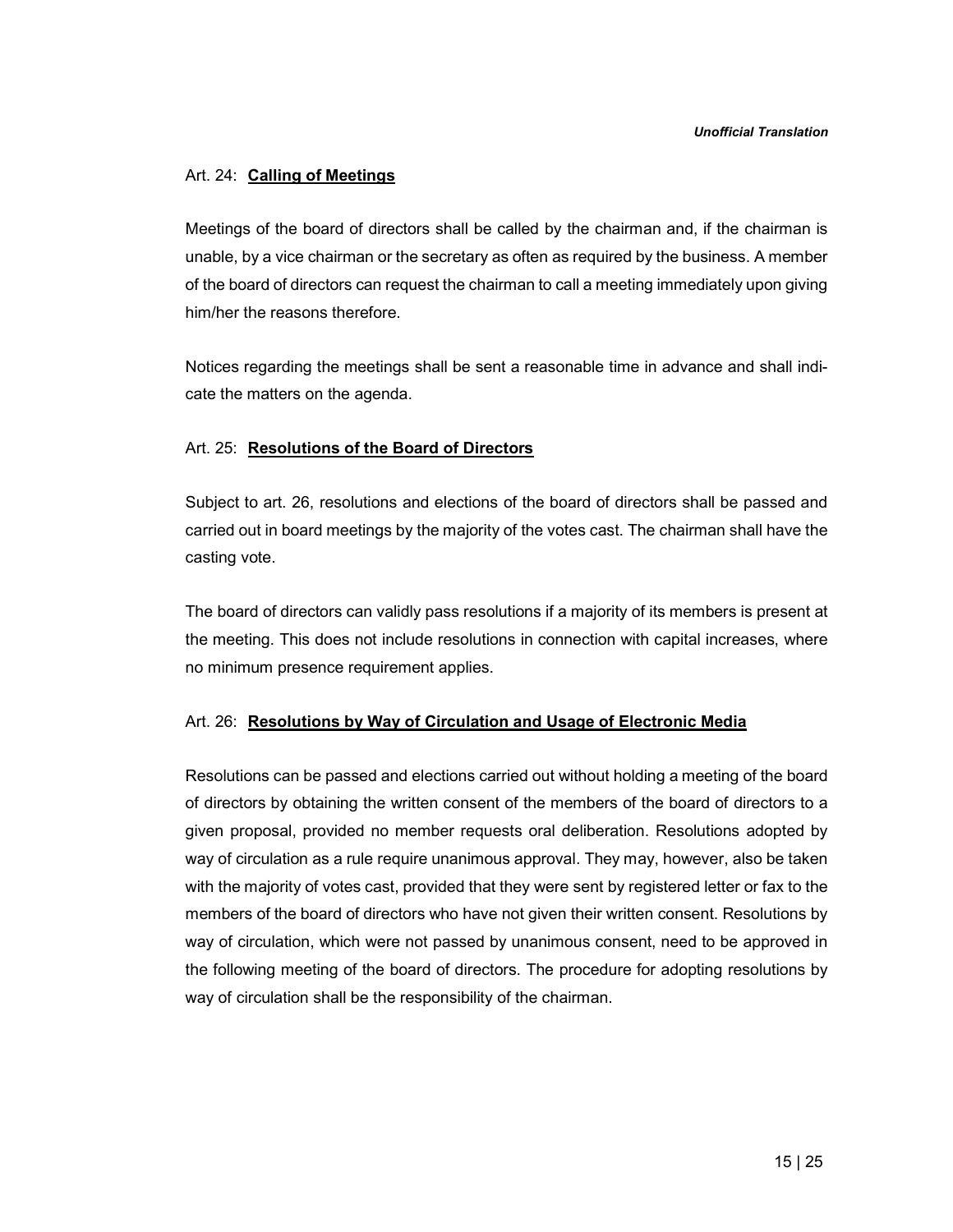Resolutions and elections may also be passed and carried out by telephone or video conference or via electronic means, unless a member of the board of directors requests deliberation in a physical meeting, and provided that the members attending by telephone, video or via electronic means may be clearly identified. Resolutions taken in a telephone or video conference or via electronic means follow the rules applicable to resolutions taken in a physical meeting.

# Art. 27: Minutes

The secretary of the board of directors, or as the case may be another secretary, shall prepare the minutes of the deliberations and resolutions of the board of directors. The minutes shall be signed by the secretary and the chairman.

#### Art. 28: Number of Permitted Mandates Outside the Meyer Burger Group

The members of the Board of Directors and the Executive Board may not hold or exercise more than the following number of additional activities in the highest management or administrative bodies of other legal entities which are obliged to be registered in the Commercial Register or in a comparable foreign register and which are not controlled by the Company or do not control the Company:

– 10 mandates (for members of the Board of Directors) or 3 mandates (for members of the Executive Board) in the highest management or administrative bodies of other legal entities,

– of which 5 mandates (for members of the Board of Directors) and 1 mandate (for members of the Executive Board) for public companies and

– 10 (for members of the Board of Directors) or 2 (for members of the Executive Board) non-remunerated mandates with non-profit, charitable or other not-for-profit legal entities, whereby reimbursement of expenses does not count as remuneration.

Several mandates with different companies belonging to the same group count as one mandate. The above limitation does not apply to mandates held by a member of the Board of Directors or the Executive Board on behalf of the Company (e.g. joint ventures or pension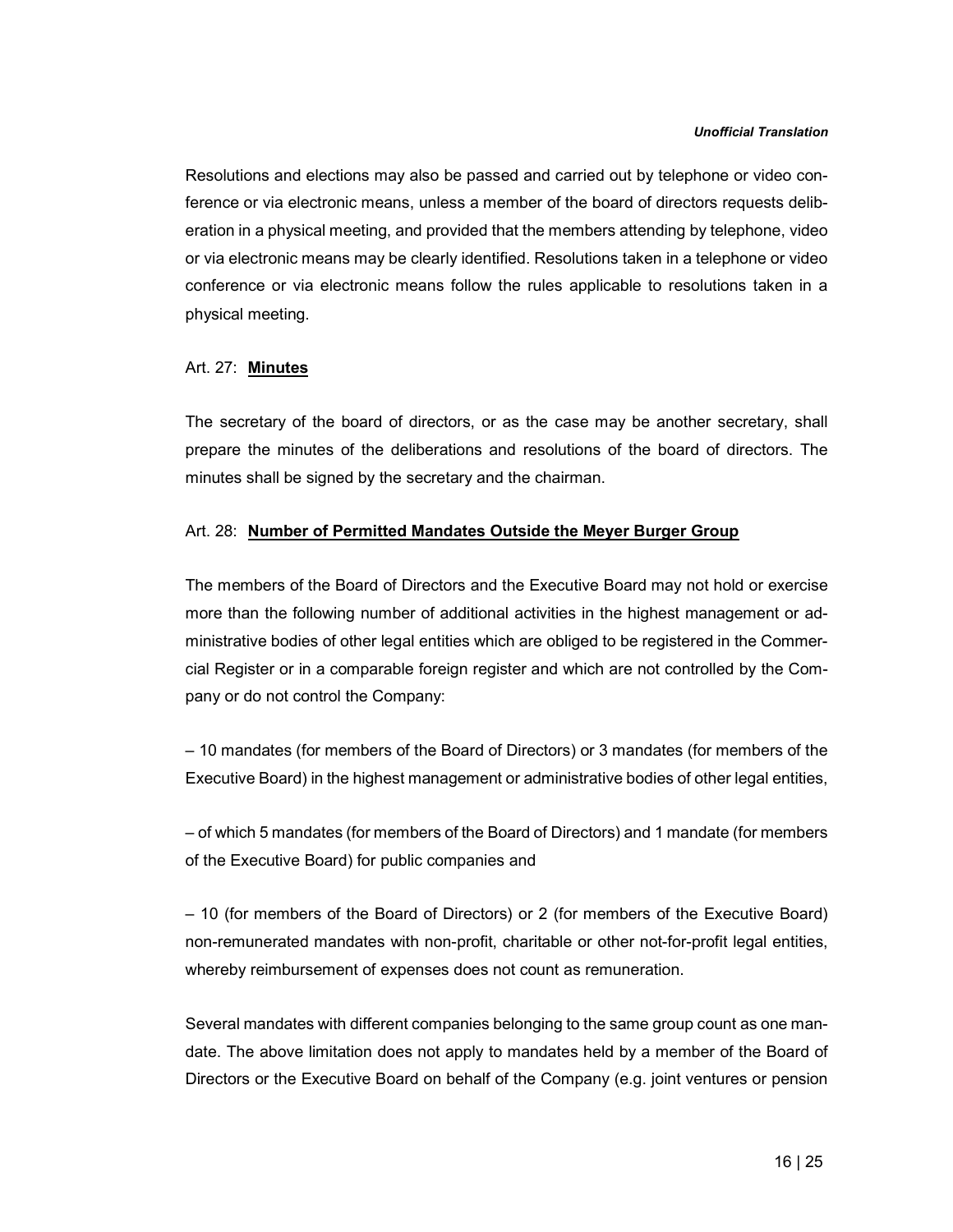funds of these legal entities or in companies in which this legal entity holds a significant (non-consolidated) interest).

The acceptance of mandates/employments by members of the Executive Board outside the Meyer Burger Group requires the prior approval of the Board of Directors. The Board of Directors may refuse approval at its own discretion.

### Art. 29: Employment and Mandate Agreements

Fixed employment and mandate agreements with members of the board of directors and of the management may not be concluded for longer than one year. The termination period of unlimited employment or mandate agreements, respectively, with members of the board of directors or of the management may not exceed twelve months to the end of a month.

The agreement of non-competition clauses in return for payment of no longer than twelve months after the end of an employment agreement is permitted. The compensation of such a non-competition clause may not exceed per year the last paid, fix annual compensation to such member. If the duration of the non-competition clause does not correspond to one year, the compensation has to be calculated pro rata in accordance with the principles above.

### Art. 30: Forms and Criteria of the Compensation

The members of the board of directors receive a fixed remuneration in cash. The members of the board of directors may additionally receive profit or performance related remuneration, respectively. The members of the management receive a fixed as well as profit or performance related remuneration, respectively. The level of remuneration depends on the qualitative and quantitative targets and parameters determined by the board of directors or the nomination and remuneration committee. These performance targets accommodate the function and level of responsibility of the member of the management. Such targets may be based, inter alia, on the success of the company (net sales, operating result, EBITDA and/or profit of the group and/or part of a group), and compared to the market, other companies or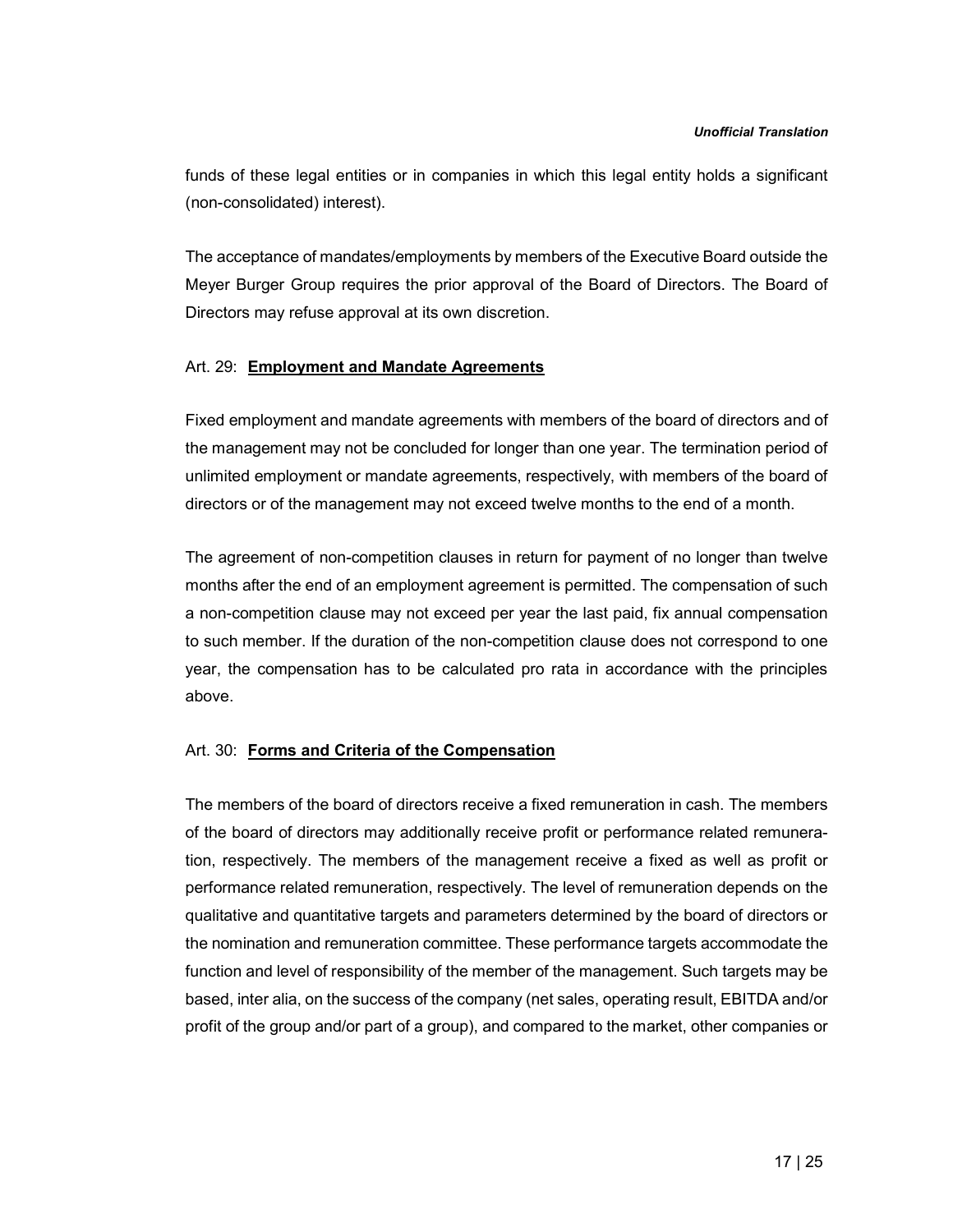similar benchmark calculated objects, on the stock exchange price or on agreed upon personal goals. The remuneration may be reimbursed in the form of cash, shares, options, similar instruments or units or goods and services.

The remuneration may be paid by the company and/or one or several other group companies.

The company may reimburse expenses to the members of the board of directors and of the management in the form of effective expenses and/or in the form of a lump sum. The reimbursement of expenses is not considered as remuneration.

### Art. 31: Participation Plans

The board of directors or the nomination and remuneration committee may additionally allocate shares, other securities, conversion or option rights as well as other similar instruments or rights in relation to the securities to the members of the board of directors and of the management. In the event of such allocation, the amount of the remuneration corresponds to the value of the allocated securities or rights, respectively, at the time of the allocation, whereby conditions precedent and conditions subsequent do not influence the date of allocation. The board of directors or the nomination and remuneration committee determines allocation conditions, exercise conditions and terms, as well as possible blocking or holding periods, forfeiture rules or the conditions which lead to an unconditional legal claim to the acquisition of the allocated securities. It may provide that in the case of certain events defined in advance, such as a change of control, substantial restructuring or termination of the employment relationship or mandate possible exercise conditions and periods, blocking or holding periods shall be shortened or suspended or that an early legal claim to the acquisition of securities may arise. The board of directors determines the details in a set of company regulations. The securities or rights, respectively, may be reimbursed by the company and/or one or several other group companies.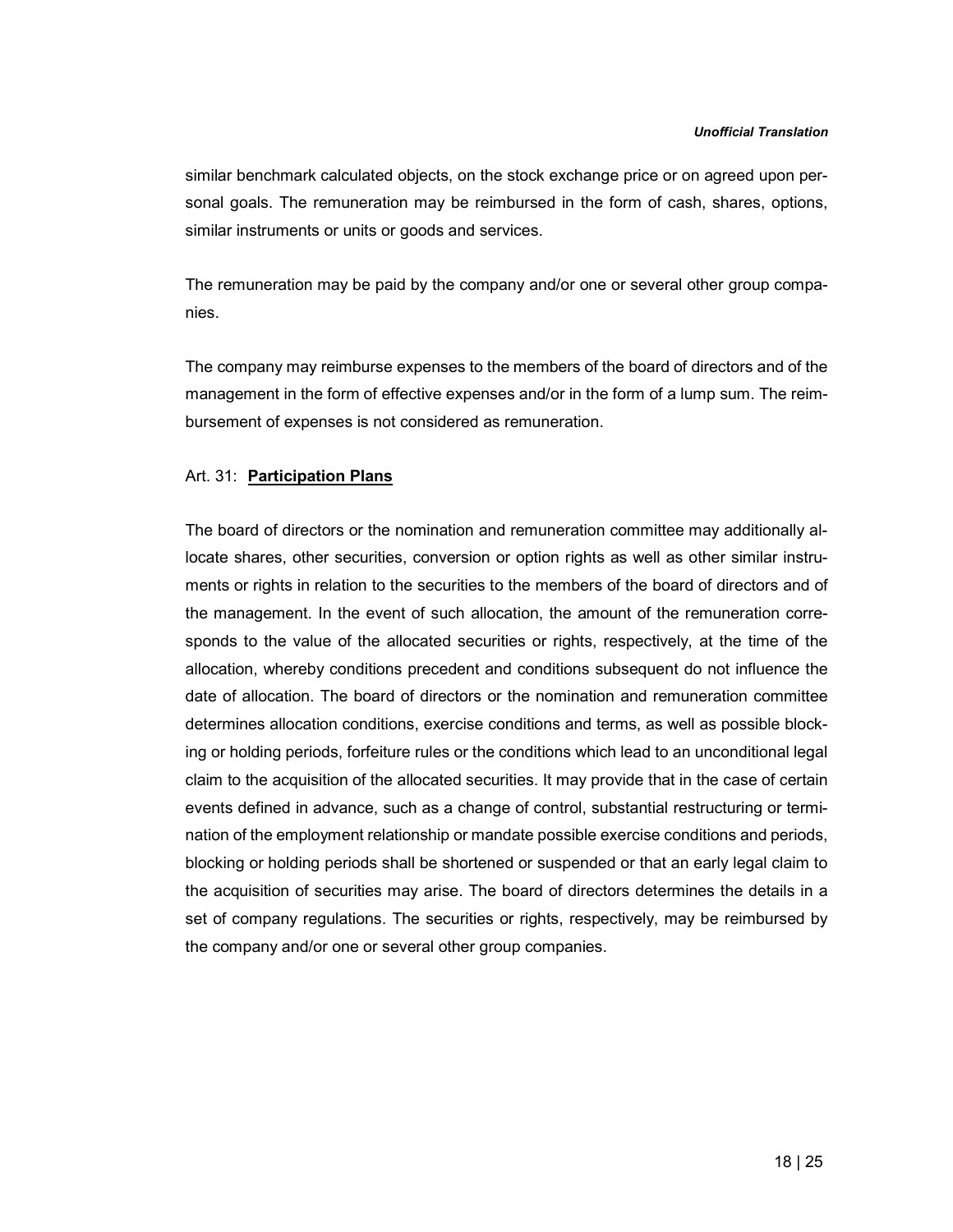The allocation of securities, conversion and option rights as well as other rights, in relation to the securities, which are allocated to the members of the board of directors and of the management in their capacity as shareholders of the company (e.g. subscription rights in a capital increase or options in a capital reduction) are not considered as remuneration and do not fall under this provision.

### Art. 32: Supplement Amount

A supplement amount in accordance with art. 19 of the Ordinance against Excessive Compensation with respect to Stock Exchange Listed Companies ("OaEC") is available for members of the management who are appointed after the maximum overall amount has been approved. In the case of a new CEO and/or CFO, the supplement amount may not be higher than 20% above the amount which the previous CEO or CFO, respectively, was entitled to based on the approval by the shareholders' meeting for the respective business year of the maximum overall amount of the remuneration of the members of the management. In the case of a new member of the management, such supplement amount may not be higher than 20% above the average overall remuneration of a member of the management for the respective business year. The average overall remuneration of a member of the management corresponds to the approved maximum overall amount for the members of the management after deduction of the amounts which the CEO and CFO are entitled to, divided by the number of members of the management (excluding CEO and CFO) on the day of the approval by the shareholders' meeting.

### Art. 33: **Activities for Group Companies**

Should a member of the board of directors or of the management carry out activities for companies which are controlled directly or indirectly by the company, the company or the respective group company may pay the (additional) remuneration. Such remuneration is to be consolidated on the level of the company and is to be included in the vote by the shareholders' meeting on the remuneration.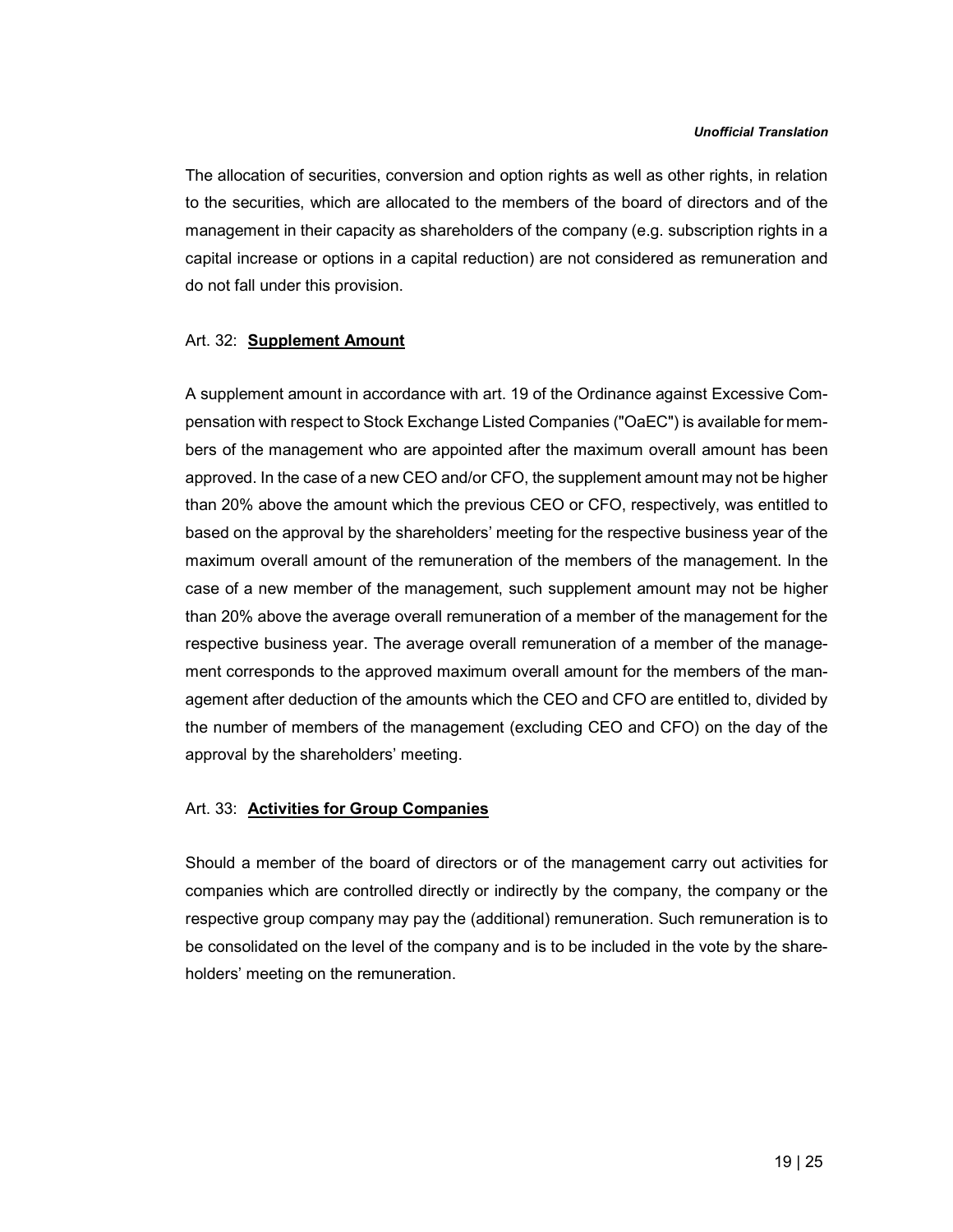### Art. 34: Loans, Credits and Pension Benefits

Loans and credits of the company to a member of the board of directors or of the management and guarantees and other securities of the company for obligations of a member of the board of directors or of the management, respectively, may not exceed CHF 50,000.

Pension benefits to the members of the board of directors and of the management shall only be paid within the scope of Swiss and foreign pension benefit plans and similar plans of the company or its group companies, respectively. The benefits to the policy holders and the employer's contributions result from the aforementioned plans or regulations, respectively.

# C. THE AUDITORS

### Art. 35: Election and Term

The shareholders' meeting shall elect one or more auditors for each business year. The shareholders' meeting may elect one or more special auditors who provide the attestations required for capital increases and other transactions. The term of the auditors ends with the shareholders' meeting during which the report for the corresponding business year is presented. Re-election is possible.

### Art. 36: Duties

The auditors have the duty to assess whether the accounting, the annual financial statements and the proposal of the board of directors to use the balance sheet profits comply with the law and the Articles of Association. It has to assess also, if applicable, whether the consolidated financial statements comply with the law and the consolidation rules. Furthermore the auditor also has such other duties as set forth by law and the Articles of Association.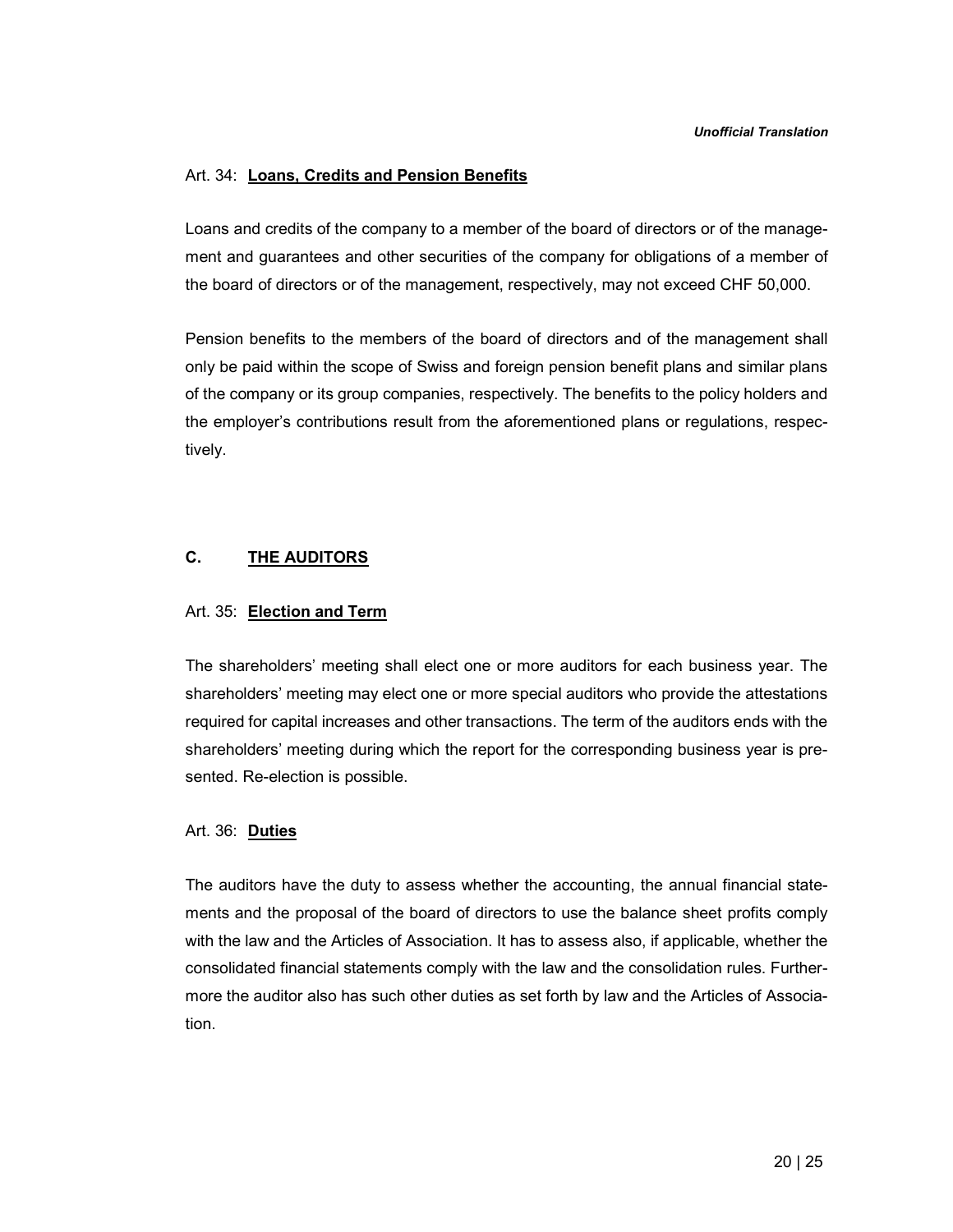## Art. 37: Reporting

The auditors shall provide the shareholders' meeting with a written report regarding the result of their audit. The auditors shall recommend approval, with or without qualifications, or rejection of the annual financial statements.

The shareholders' meeting approving the auditors' report may waive the presence of the auditors by unanimous resolution.

# IV. BUSINESS YEAR, BUSINESS REPORT AND ALLOCATION OF PROFITS

### Art. 38: Business Year

The business year shall end on such date as determined by the board of directors.

### Art. 39: Business Report

For each business year, the board of directors shall prepare a business report which shall consist of the annual financial statements, the management report and, where applicable, the consolidated financial statements.

### Art. 40: **Allocation of Profits**

The balance sheet profit shall be disposed of by the shareholders' meeting within the limits of the law.

# V. DISSOLUTION AND LIQUIDATION

### Art. 41: Dissolution

The shareholders' meeting can at any time decide to dissolve the company.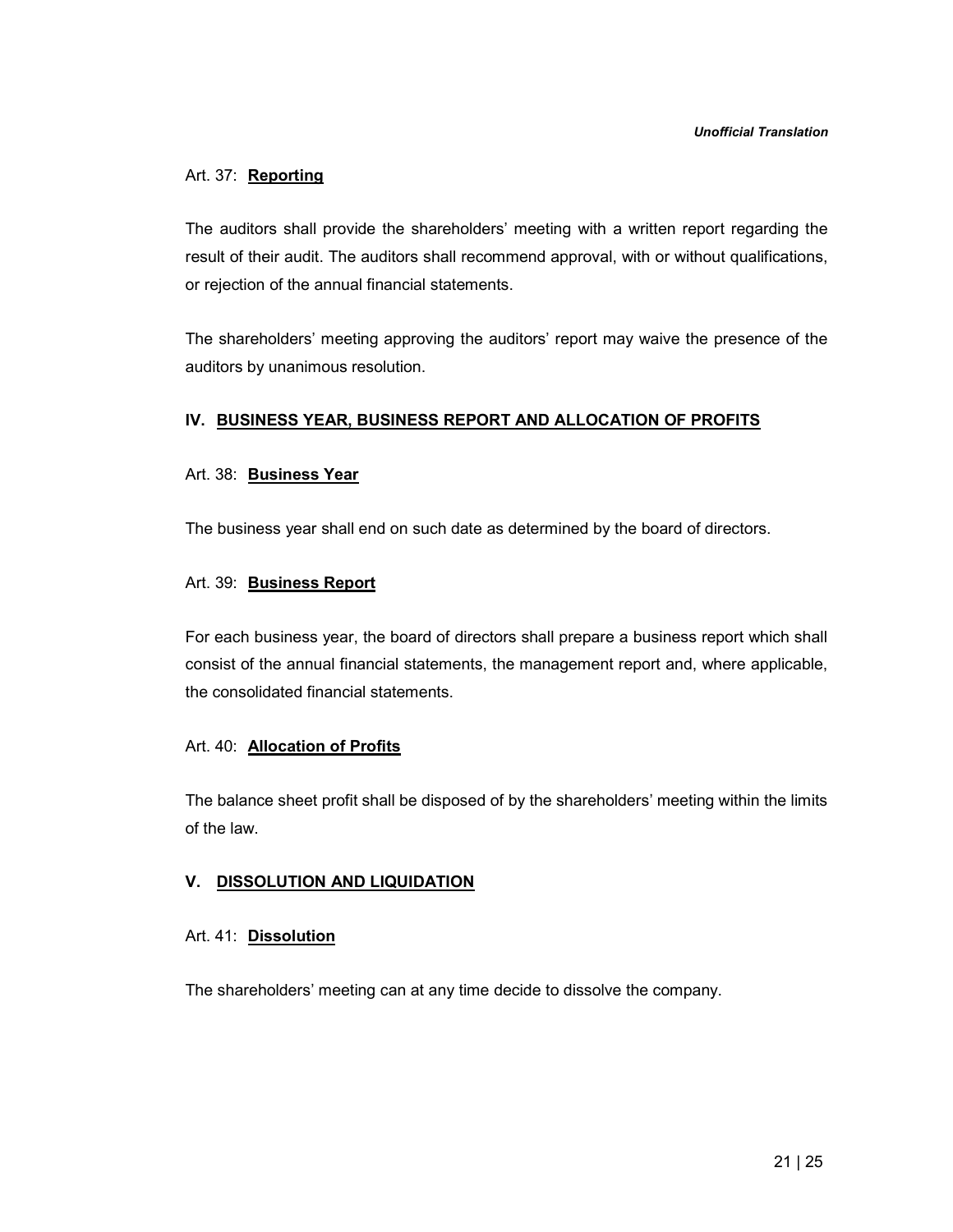#### Art. 42: Liquidation

If the dissolution of the company and its liquidation is resolved, the liquidation shall be executed by the board of directors or one or more liquidators elected by the shareholders' meeting.

#### VI. OFFICIAL ANNOUNCEMENTS

#### Art. 43: Means of Publication

Official announcements of the company shall be published in the Swiss Commercial Gazette. The board of directors may determine further means of publication.

#### VII. QUALIFIED CIRCUMSTANCES

#### Art. 44: Contribution in Kind

The company shall acquire in connection with the capital increase dated 10 January 2008 a share in the business of the AMB Apparate + Maschinenbau GmbH with registered office in 86368 Gersthofen, Dieselstrasse 11, entered in the commercial register at the Municipal Court of Augsburg under HRB 21262 with a nominal value of EUR 6,100, at a transfer value of CHF 2,443,043.68. In return, the Brain Vermögensverwaltungsgesellschaft mbH, Ebnerstraße 24, 86368 Gersthofen/Germany receives 6,608 registered shares of the company.

#### Art. 45: Contribution in Kind

The company shall acquire in connection with the capital increase dated 14 February 2008 two shares in the business of Hennecke Systems GmbH, with registered office in Zülpich, entered in the commercial register at the Municipal Court of Bonn under HRB 16009 with a total nominal value of EUR 6,600, at a total price of CHF 18,186,240. A partial share in the business with a nominal value of EUR 5,300 will be contributed by Heinrich-Peter Hennecke, Am Silberberg 3, 53909 Zülpich/Germany, and a partial share in the business with a nominal value of EUR 1,300 will be contributed by Jürgen Großer, Kangasalastrasse 12, 53909 Zülpich/Germany. In return Heinrich-Peter Hennecke receives 45,466 registered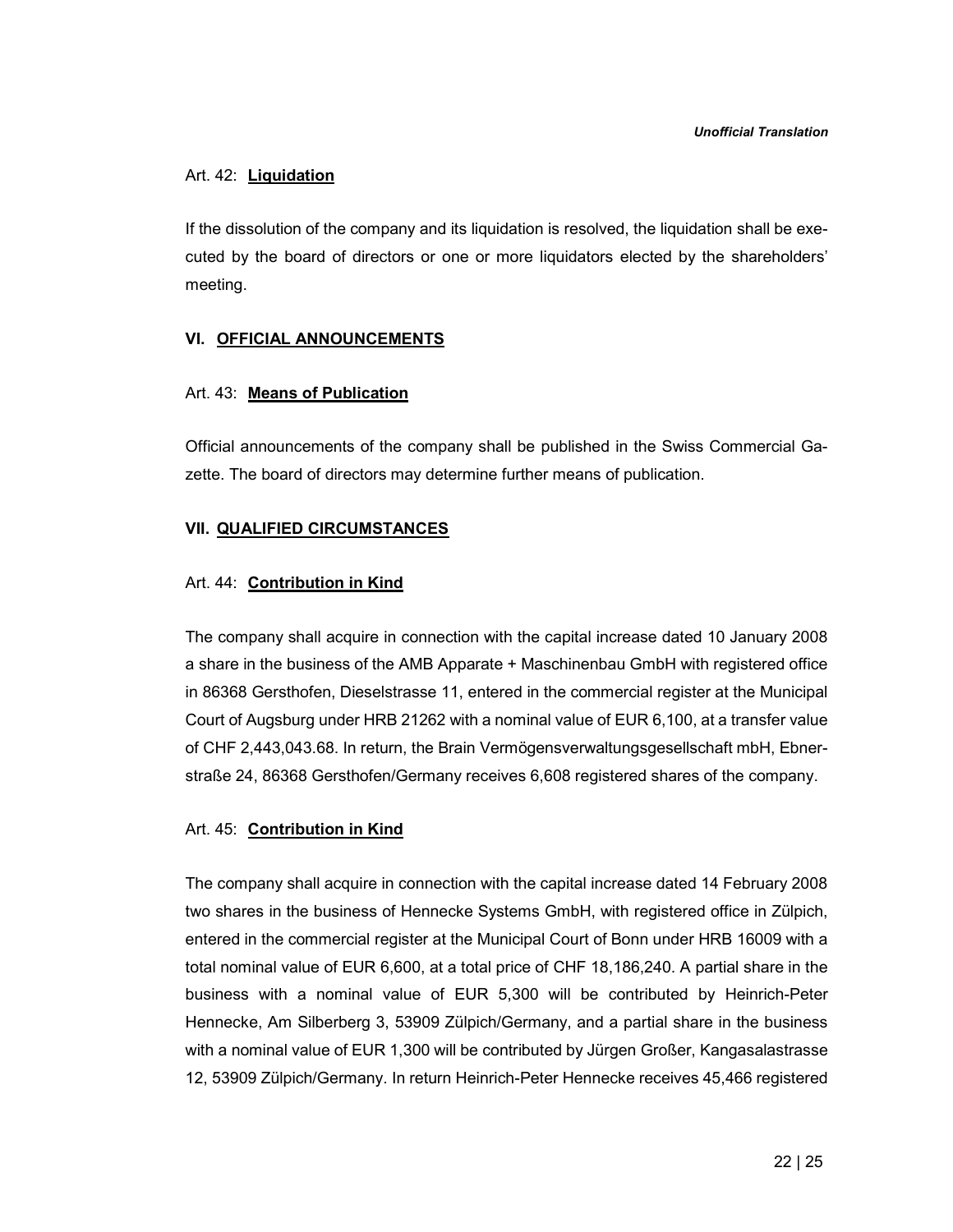shares of the company with a nominal value of CHF 0.50 each, at an issue price of CHF 0.50 per share and Jürgen Großer receives 11,366 registered shares of the company with a nominal value of CHF 0.50 each, at an issue price of CHF 0.50 per share. The difference in the amount of CHF 18,157,824 between the issue price of the shares and the accepted value of the contributions in kind pursuant to the contributions in kind agreement will be accounted as a voluntary capital grant.

### Art. 46: Contribution in Kind

The company shall acquire in connection with the capital increase dated 22 April 2010 two shares in the business of Hennecke Systems GmbH, with registered office in Zülpich, entered in the commercial register at the Municipal Court of Bonn under HRB 16009 with a nominal value of totally EUR 4,250, at a total price of CHF 15,000,000. A share in the business with a nominal value of EUR 3,400 will be contributed by Heinrich-Peter Hennecke, Am Silberberg 3, 53909 Zülpich/Germany, and a share in the business with a nominal value of EUR 850 will be contributed by Jürgen Großer, Kangasalastrasse 12, 53909 Zülpich/ Germany. In return Heinrich-Peter Hennecke receives 432,277 registered shares of the company with a nominal value of CHF 0.05 each, at a total issue price of CHF 12,000,000 and Jürgen Großer receives 108,069 registered shares of the company with a nominal value of CHF 0.05 each, at a total issue price of CHF 3,000,000. The difference in the amount of CHF 14,972,982.70 between the issue price and the nominal value of the shares will be accounted as a capital surplus.

#### Art. 47: Contribution in Kind

The company shall acquire in connection with the capital increase dated 10 April 2011 a total of 1,200,000 no-par value bearer shares with a proportionate amount of the capital stock of EUR 1 per share in Roth & Rau AG, with registered office in Hohenstein-Ernstthal, Germany, entered in the commercial register at the Municipal Court of Chemnitz under HRB 19213 with a total transfer value of CHF 34,750,320. 350,000 no-par value bearer shares with a proportionate amount of the capital stock of EUR 1 per share will be contributed by Dr. Bernd Rau, Crimmitschau, Germany; 450,000 no-par value bearer shares with a proportionate amount of the capital stock of EUR 1 per share will be contributed by Dr. Dietmar Roth, Oberlungwitz, Germany; 150,000 no-par value bearer shares with a proportionate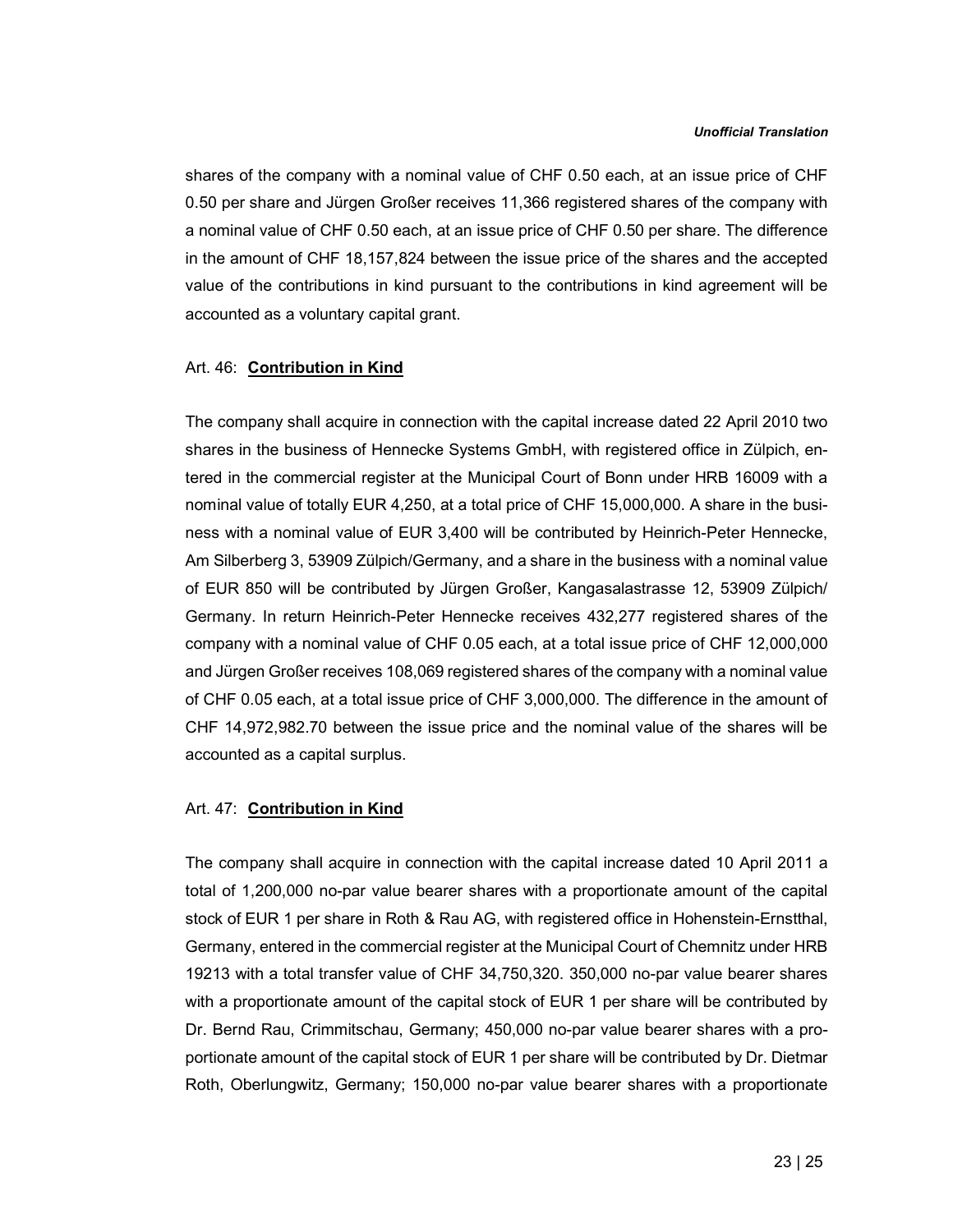amount of the capital stock of EUR 1 per share will be contributed by the Andrea und Bernd Rau Foundation, Crimmitschau, Germany; 250,000 no-par value bearer shares with a proportionate amount of the capital stock of EUR 1 per share will be contributed by the Foundation Familie Roth, Oberlungwitz, Germany. In return Dr. Bernd Rau receives 245,234 registered shares of the company with a nominal value of CHF 0.05 each, at a total issue price of CHF 10,135,510, Dr. Dietmar Roth receives 315,301 registered shares of the company with a nominal value of CHF 0.05 each, at a total issue price of CHF 13,031,370, the Andrea und Bernd Rau Foundation receives 105,100 registered shares of the company with a nominal value of CHF 0.05 each, at a total issue price of CHF 4,343,790 and the Foundation Familie Roth receives 175,167 registered shares of the company with a nominal value of CHF 0.05 each, at a total issue price of CHF 7,239,650. The difference in the amount of CHF 34,708,279.90 between the issue price and the nominal value of the shares will be accounted as a capital surplus.

#### Art. 48: Contribution in Kind

The company shall acquire in connection with the capital increase dated 20 April 2011 368,473 no-par value bearer shares with a proportionate amount of the capital stock of EUR 1 per share in Roth & Rau AG, with registered office in Hohenstein-Ernstthal, Germany, entered in the commercial register at the Municipal Court of Chemnitz under HRB 19213 with a total transfer value of CHF 10,492,932. The 368,473 no-par value bearer shares with a proportionate amount of the capital stock of EUR 1 per share will be contributed by OTB Group B.V., Luchthavenweg 10, 5657 EB Eindhoven, Netherlands. In return OTB Group B.V., Luchthavenweg 10, 5657 EB Eindhoven, Netherlands receives 245,506 registered shares of the company with a nominal value of CHF 0.05 each, at a total issue price of CHF 10,492,932. The difference in the amount of CHF 10,480,656.70 between the issue price and the nominal value of the shares will be accounted as a capital surplus.

### Art. 49: Contribution in Kind

In connection with the capital increase of 28 March 2019, the company will acquire 67,403 A ordinary shares with a par value of GBP 0.01 each in the capital of Oxford Photovoltaics Limited, London, United Kingdom (registered with Companies House under Company number 07127476), for a total market value of CHF 37,373,052. The 67,403 A ordinary shares